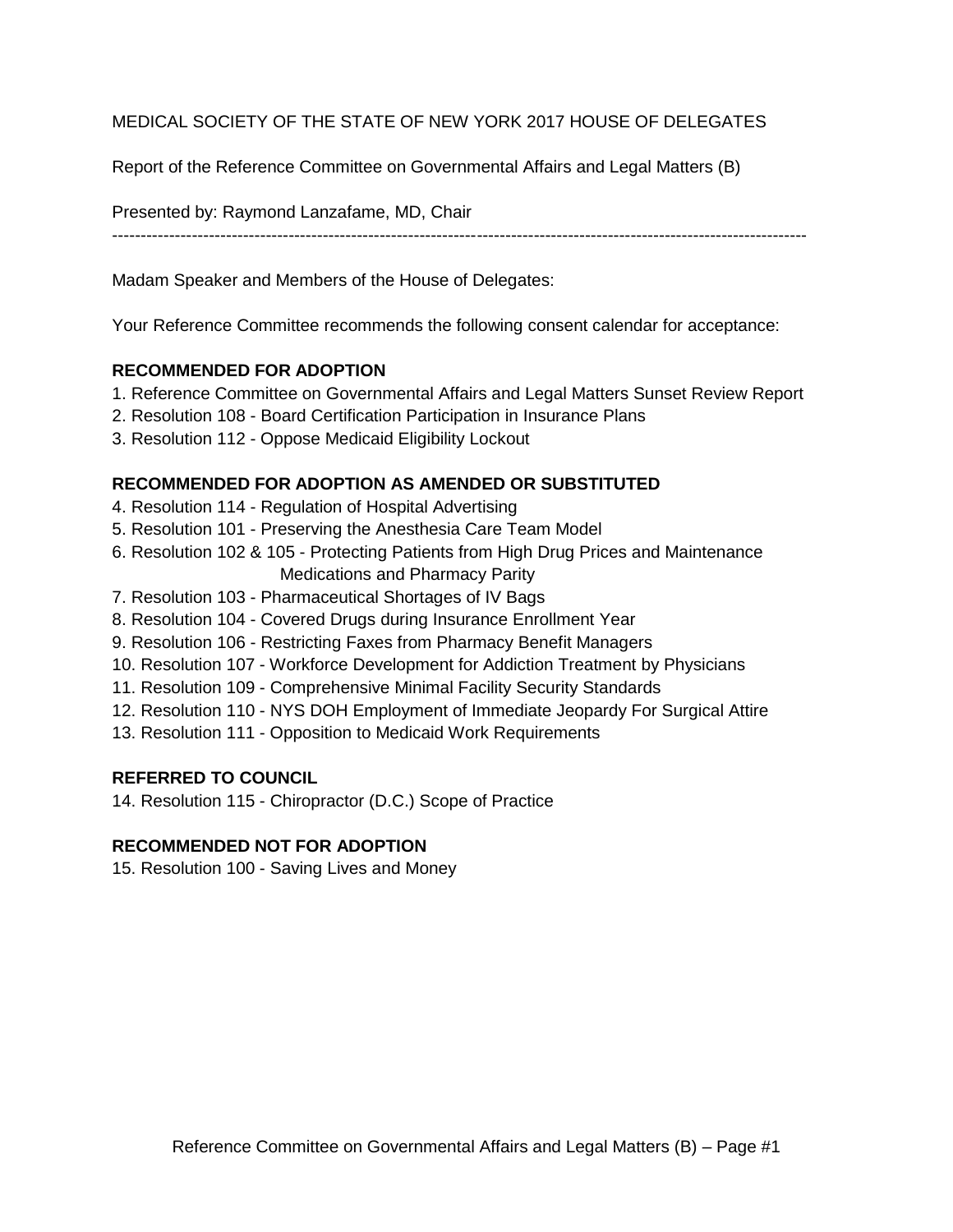### 1. SUNSET REPORT

# **THE REFERENCE COMMITTEE RECOMMENDS THAT THE SUNSET REPORT FOR GOVERNMENTAL AFFAIRS AND LEGAL MATTERS B FOR 2018 BE ADOPTED.**

### 2. RESOLUTION 108: BOARD CERTIFICATION PARTICIPATION IN INSURANCE PLANS

### **THE REFERENCE COMMITTEE RECOMMENDS THAT RESOLUTION 108 BE ADOPTED.**

**Resolved, That MSSNY support legislation or regulation that allows physicians who complete their residency and are candidates for board certification according to their respective specialty NOT be denied participation in insurance plans based on board certification alone.**

Resolution 108 asks MSSNY to support legislation or regulation that allows physicians who complete their residency and are candidates for board certification according to their respective specialty NOT be denied participation in insurance plans based on board certification alone.

Your reference committee agrees with the concerns that led to the bringing of this resolution. Your reference committee was advised that MSSNY has also adopted several policy positions similar in this area already.

### **160.965 Tying Maintenance of Licensure to Maintenance of Certification**

All physicians still in practice should be encouraged and enjoined to participate in activities to improve and maintain the knowledge and skills necessary to render the highest quality of care to his/her patients. MSSNY strongly opposes any effort by the State of New York to require certification by any medical specialty board as a condition of obtaining or renewing the registration of a medical license in the State of New York. The MSSNY Division of Governmental Affairs will make our position PROACTIVELY known to all appropriate agencies. (HOD 2016-216, Reaffirmed in lieu of HOD 2017-205)

### **160.966 Maintenance of Certification**

The Medical Society of the State of New York takes a position and will lobby against any linkage of licensure to Maintenance of Certification. MSSNY will simultaneously advocate for a varied approach to ensure appropriate continuing education for physicians. (HOD 2016-213, Reaffirmed in lieu of HOD 2017-205)

### **160.972 Opposition to Mandatory Maintenance of Certification**

MSSNY opposes mandating Maintenance of Certification (MOC) until such time as evidencebased research demonstrates MOC is linked to improved patient outcomes. MSSNY acknowledges that the certification requirements within the MOC process are costly, time intensive and result in significant disruptions to the availability of physicians for patient care, and acknowledges and affirms the professionalism of individual physicians to self-determine the best means and methods for maintenance of their knowledge and skills. MSSNY will communicate to the American Medical Association and American Board of Medical Specialties examples of disproportional fees, onerous time requirements and unnecessary fragmentation of commonly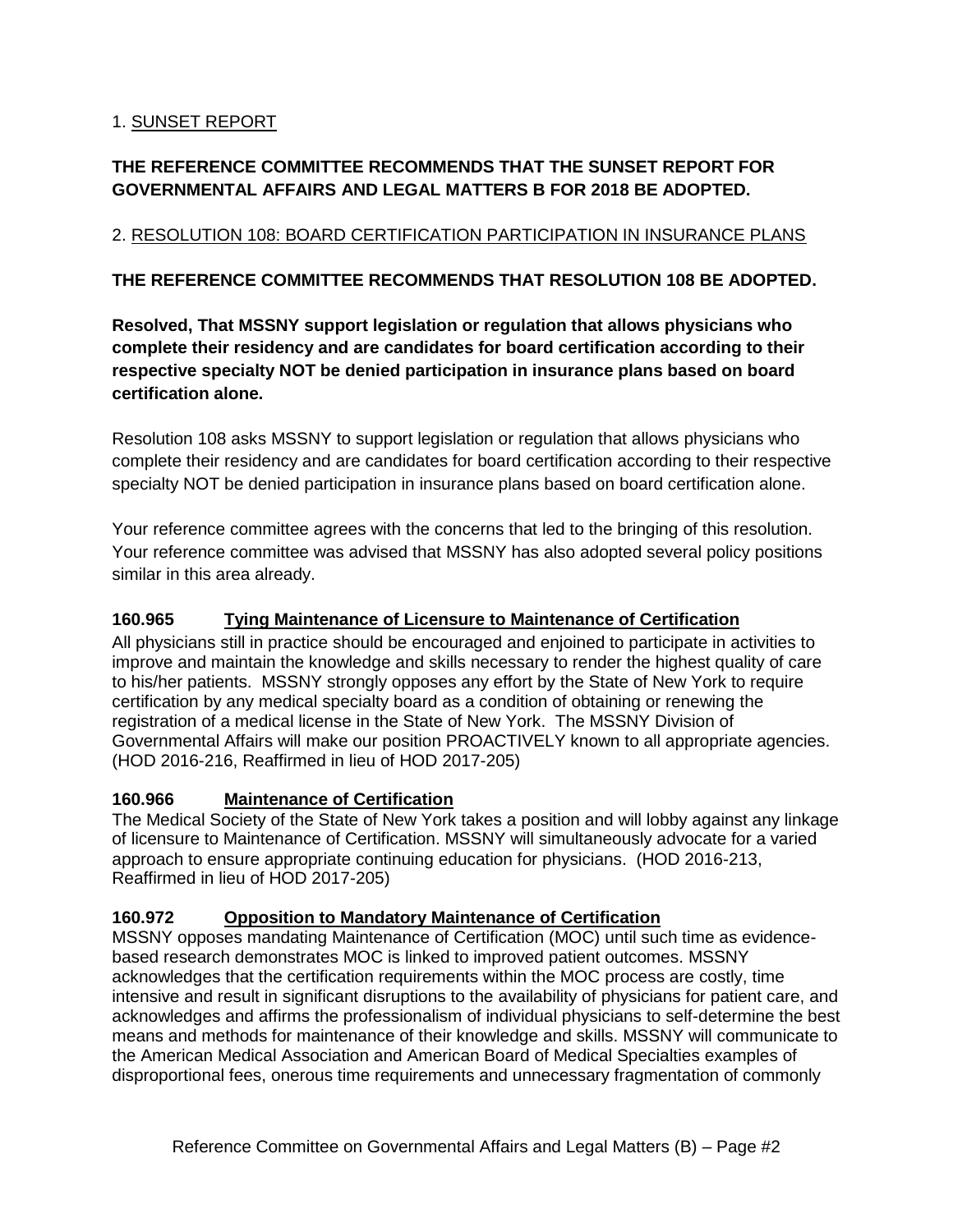recognized specialties, and will bring a copy of this resolution to the AMA House of Delegates for its consideration. (HOD 2013-165 and 168, Reaffirmed in lieu of HOD 2017-205)

### 3. RESOLUTION 112: OPPOSE MEDICAID ELIGIBILITY LOCKOUT

### **THE REFERENCE COMMITTEE RECOMMENDS THAT RESOLUTION 112 BE ADOPTED.**

**RESOLVED, that MSSNY oppose 'lock-out' provisions that exclude Medicaid eligibles for lengthy periods merely for failing to meet paperwork burdens, and support provisions that permit them to reapply; and be it further**

## **RESOLVED, that MSSNY introduce to the AMA a resolution to oppose 'lock-out' provisions that exclude Medicaid eligibles for lengthy periods merely for failing to meet paperwork burdens, and support provisions that permit them to reapply,**

Resolution 112 requests that MSSNY (1) oppose 'lock-out' provisions that exclude Medicaid eligibles for lengthy periods merely for failing to meet paperwork burdens, and support provisions that permit them to re-apply; and be it further (2) introduce to the AMA a resolution to oppose 'lock-out' provisions that exclude Medicaid eligibles for lengthy periods merely for failing to meet paperwork burdens, and support provisions that permit them to reapply.

### 4. RESOLUTION 114: REGULATION OF HOSPITAL ADVERTISING

### **RECOMMENDATION A:**

## **THE REFERENCE COMMITTEE RECOMMENDS THE FOLLOWING SUBSTITUTE AMENDMENT BE ACCEPTED INSTEAD OF THE ORIGINAL RESOLUTION.**

**RESOLVED, that MSSNY and the AMA advocate for regulation to promote responsible hospital and medical advertising.**

### **RECOMMENDATION B:**

### **THE REFERENCE COMMITTEE RECOMMENDS THAT RESOLUTION 114 BE ADOPTED AS AMENDED.**

Resolution 114 asks that MSSNY and the AMA urge increased regulation of hospital advertising with an aim of complete prohibition if hospitals cannot demonstrate an overall and cost-effective benefit to public health.

Your reference committee was informed of the various points of views concerning whether or not to prohibit hospital advertising. On one side are free-commerce advocates who say hospitals should be able to advertise just like any consumer products maker can. On the other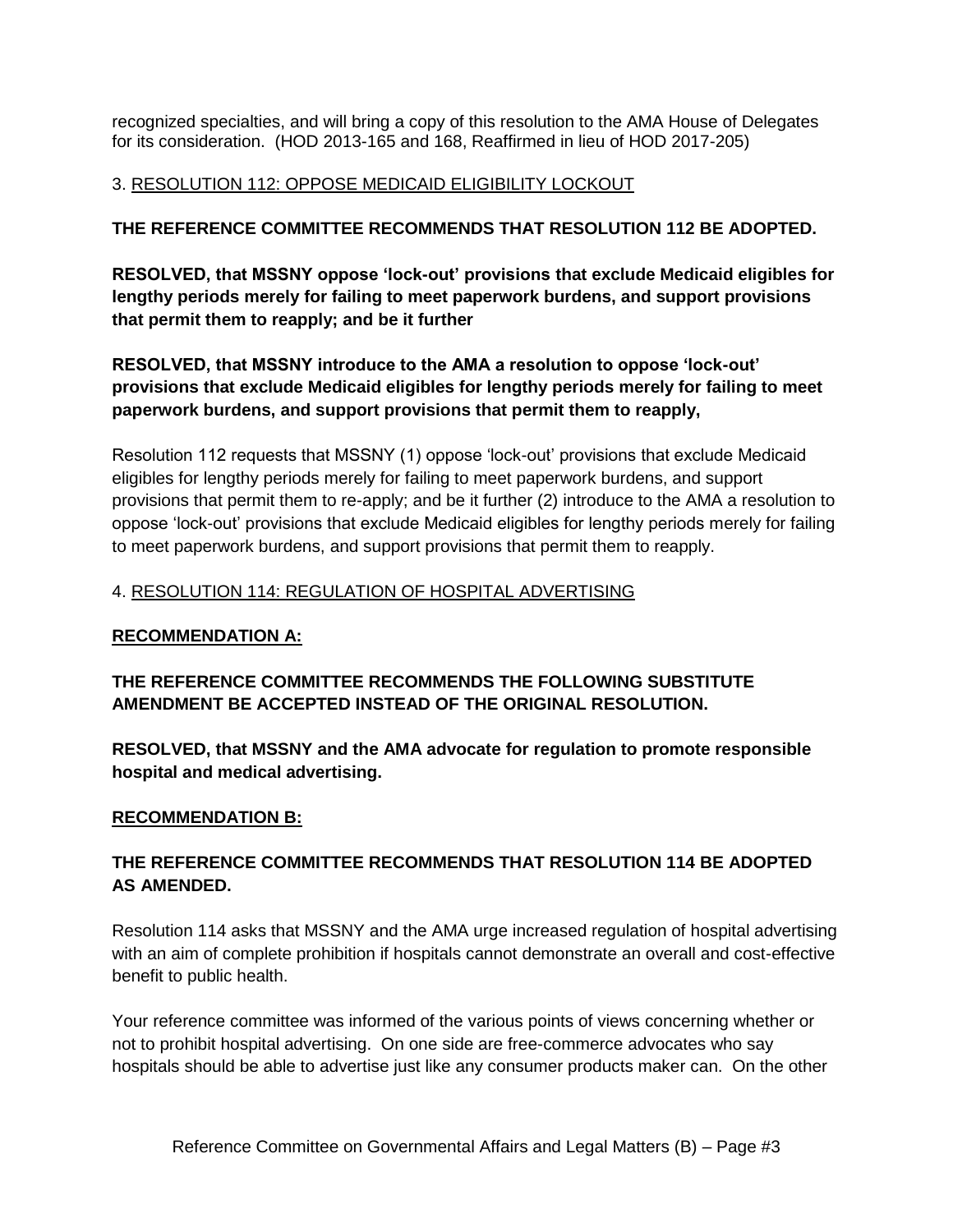are those who believe the proliferation of health care advertising raises serious ethical issues that need to be addressed.

For most of this country's history, hospitals didn't advertise their services. That's because the American Medical Association banned the practice in its 1847 code of ethics, which declared the practice "derogatory to the dignity of the profession." It took until 1980 for that ban to be reversed, which it was when a circuit appellate court ruled that the AMA could no longer place restraints on advertising. Such bans, it said, violated the Federal Trade Commission Act protecting free commerce.

# **Your reference committee also researched the debate that occurred in Vermont when this proposal was introduced by legislators. Some of the arguments against the proposal include:**

### **1. Interstate competition**

Even though an advertising ban would effectively level the playing field for Vermont hospitals, it would put local hospitals at a major disadvantage when competing with other New England organizations. Montpelier is less than 200 miles from Boston and its world-class hospitals. If Vermont consumers aren't aware of their local healthcare options, they'll be more likely to opt for the big names in the big city, effectively taking money out of the state. Now that won't look good come election time, will it?

### **2. Freedom of advertising**

Government interference in advertising isn't unprecedented, but a ban on hospital advertising would certainly bring it to the next level. The *Burlington Free Press* article points out that the courts have upheld advertising restrictions in the past, most notably on the tobacco industry. You know, the industry that sells a product that is detrimental to a person's health. As opposed to hospitals, whose main purpose is to keep people healthy. Such as—oh, I don't know smokers who now have cancer?

### **3. It wouldn't even save that much**

Big picture: Hospital marketing budgets don't account for large portion of a hospital's annual budget. Fletcher Allen Health Care, a 500-bed hospital in Burlington, VT, spends less than 1% of its annual budget on advertising, spokesman Mike Noble told the *Burlington Free Press*. Besides, according to the laws of the free market, anything that is conducive to competition (such as advertising) ultimately drives cost down—exactly what the Vermont statesmen say they are trying to do with this ban.

### **4. This isn't England**

Until 2008, English hospitals weren't allowed to advertise either. Granted, they are all completely government funded. But even English hospitals can now promote themselves via print and radio ads, so long as they use correct statistics and don't bash other hospitals. You know something is wrong if National Health Service hospitals can market themselves and Vermont ones can't.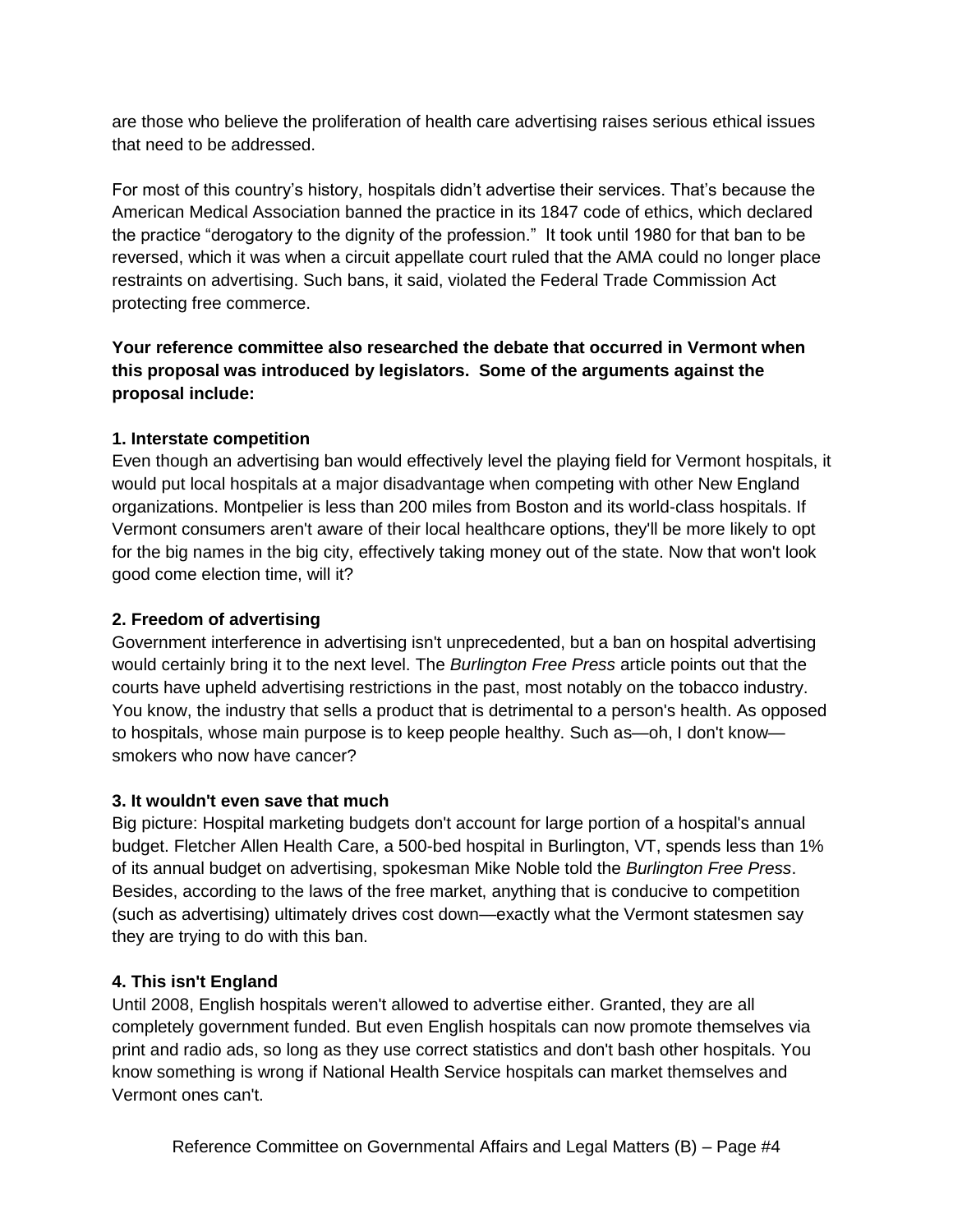### **5. No definition of marketing**

One of the biggest hints that this proposal won't come to anything is that it doesn't define "marketing and advertising." Where would they draw the line? Promoting quality and satisfaction scores? Interacting with the media via public relations? Holding educational info-sessions for consumers? Each of these functions has value to both the hospital and the public.

### **6. Unintended consequences**

If Vermont does ban hospital marketing, there would inevitably be a trickledown effect. Media outlets would lose advertising money, creative and consultant firms would lose clients, and hospital marketers would lose their jobs—none of which would go over well among voters in the Green Mountain State.

They say there's no such thing as a sure thing, but the odds are definitely against this advertising ban ever becoming law. But if it does I'll be sure to write a numbered list of why I was wrong.[i]

[i[\]](http://www.healthleadersmedia.com/marketing/six-reasons-proposed-hospital-advertising-ban-will-never-pass?page=0%2C1) [http://www.healthleadersmedia.com/marketing/six-reasons-proposed-hospital-advertising](http://www.healthleadersmedia.com/marketing/six-reasons-proposed-hospital-advertising-ban-will-never-pass?page=0%2C1)[ban-will-never-pass?page=0%2C1](http://www.healthleadersmedia.com/marketing/six-reasons-proposed-hospital-advertising-ban-will-never-pass?page=0%2C1)

Your reference committee was also notified that a group of faculty from the University of Pittsburgh and Carnegie Mellon published an article in the *American Journal of Bioethics*  suggesting that the risk that hospital ads will mislead patients is so great that hospitals should be subject to the same regulations that govern ads for prescription pharmaceuticals. In the *American Journal of Bioethics* piece, University of Pittsburgh physician Yael Schenker and her co-authors spotlight a number of concerns, including the fact that ads featuring patients who were cured by the hospitals they are praising do not include information about the risks presented by the procedures they underwent, or the overall success rates for such procedures.

### 5. RESOLUTION 101 – PRESERVING THE ANESTHESIA CARE TEAM MODEL

### **RECOMMENDATION A:**

## **THE REFERENCE COMMITTEE RECOMMENDS THAT THE FIRST RESOLVE OF RESOLUTION 101 BE ADOPTED.**

**RESOLVED, that MSSNY will develop a policy in support of physician supervision of nurse anesthetists, and be it further**

### **RECOMMENDATION B:**

## **THE REFERENCE COMMITTEE RECOMMENDS THAT THE SECOND RESOLVE OF RESOLUTION 101 BE AMENDED BY ADDITION AND DELETION:**

**RESOLVED, that MSSNY will seek to have legislation introduced and signed into law in New York State stipulating that a patient undergoing any medical treatment requiring anesthesia in a hospital or ambulatory surgical center, regardless of where the hospital**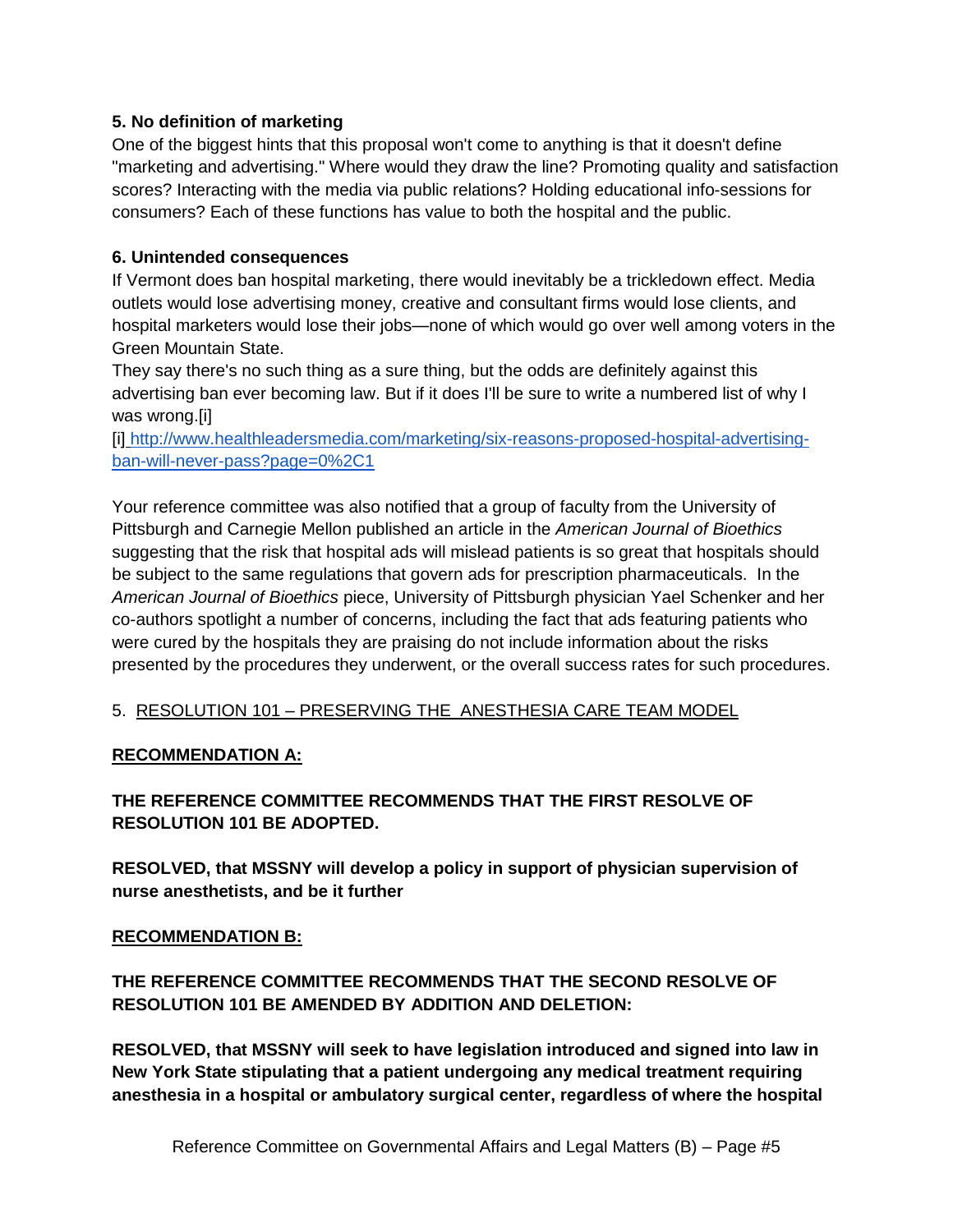**or ambulatory surgical center is located and regardless of the type of health insurance coverage, be guaranteed that a physician-anesthesiologist will either personally administer or supervise a nurse anesthetist in the administration of anesthesia or the operative that a designated surgeon , who has agreed to** medically supervise the nurse anesthetist.

## **RECOMMENDATION C:**

# **THE REFERENCE COMMITTEE RECOMMENDS THAT RESOLUTION 101 BE ADOPTED AS AMENDED.**

Resolution 101 asks that (1) MSSNY develop a policy in support of physician supervision of nurse anesthetists; and (2) MSSNY will seek to have legislation introduced and signed into law in New York State stipulating that a patient undergoing any medical treatment requiring anesthesia in a hospital or ambulatory surgical center, regardless of where the hospital or ambulatory surgical center is located and regardless of the type of health insurance coverage, be guaranteed that a physician-anesthesiologist will either personally administer or supervise a nurse anesthetist in the administration of anesthesia will medically supervise the nurse anesthetist.

Your reference committee agrees with the concerns that led to the introduction of this resolution. Your reference committee heard testimony regarding a number of adverse pieces of legislation proposed in the New York State Budget and other legislation that has been introduced over the years. Your reference committee was notified that MSSNY has supports legislation to address this issue. The bill, A.1829 Morelle / S.4422 DeFrancisco, intends to preserve the physician led anesthesia team approach in a manner consistent with existing standards of care and NYS Health Code. This bill clarifies the existing standard of anesthesia care by describing the role of the physician anesthesiologist and nurse anesthetist. This bill also requires the physiciananesthesiologist and/or operative physician accept medical responsibility for the surgical patient undergoing anesthesia and supervision of the nurse anesthetist. This bill is supported by MSSNY.

Additionally, MSSNY has already adopted the following policy:

# **110.998 Non-physician Practitioners in Today's Health Care Delivery Systems:**

Consequently, MSSNY strongly opposes any expansion of the scope of practice of nonphysician practitioners which would undermine the quality of health care and compromise public safety. In certain government forums, non-physician practitioners are advocating that they should receive the same amount of compensation paid to physicians for certain services. MSSNY specifically opposes any policy which would implement "parity" of payment between physician and non-physician providers. MSSNY supports the implementation of a differential payment structure based upon the provider's level of training, skill, expertise, responsibility and practice costs. Such a payment structure must necessarily recognize the inherent distinctions which exist between the extent of physician education and training as compared to that of non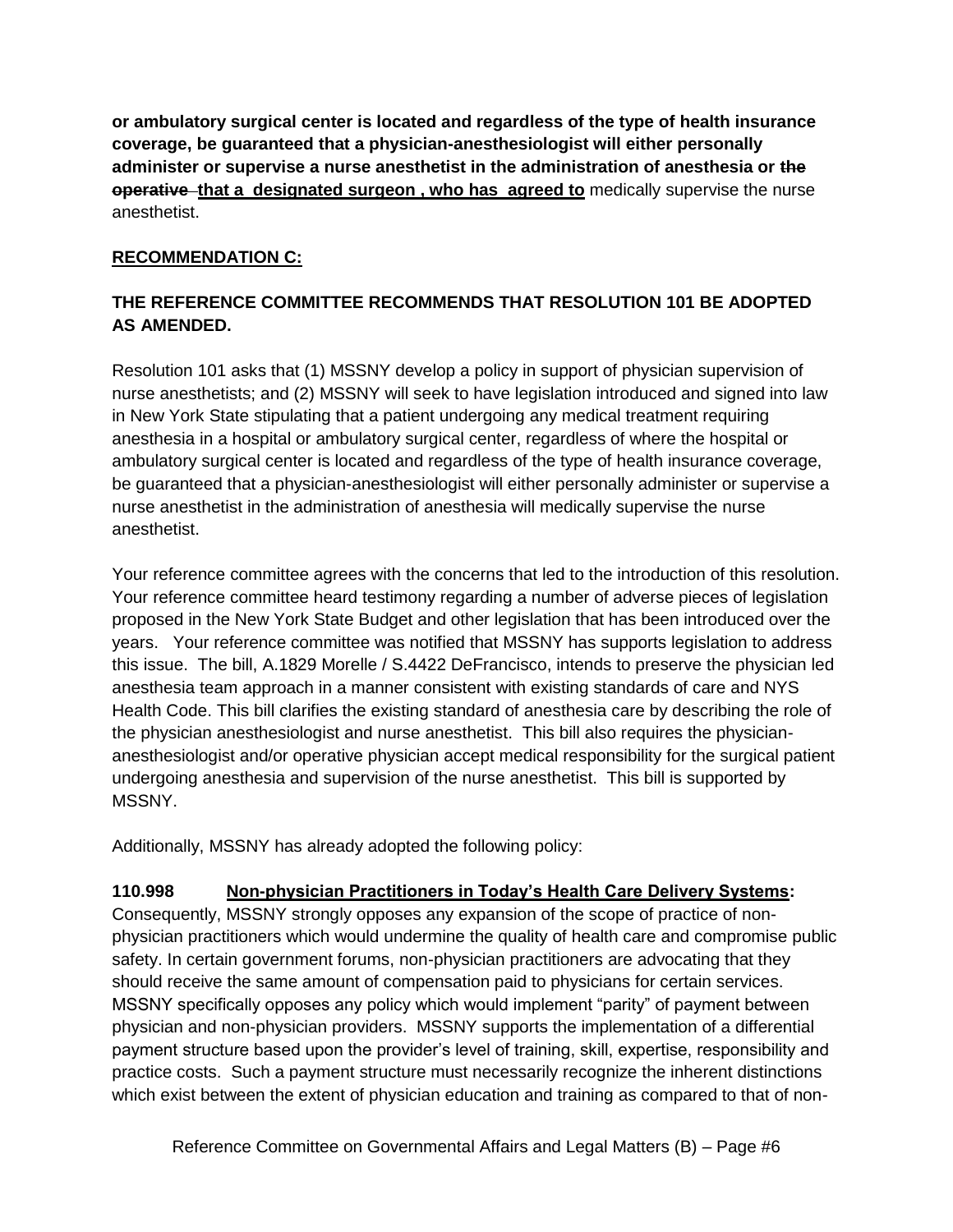physicians. Such distinctions in education, training, legal recognition and scope of practice demonstrate beyond argument the lack of any "equivalency" of service despite the claims by some non-physician practitioners.

### 6. RESOLUTION 102 – PROTECTING PATIENTS FROM HIGH DRUG PRICES AND RESOLUTION 105 – MAINTENANCE MEDICATIONS AND PHARMACY PARITY

### **THE REFERENCE COMMITTEE RECOMMENDS THAT SUBSTITUTE RESOLUTION 102 BE ADOPTED IN LIEU OF RESOLUTIONS 102 AND 105***.*

**RESOLVED, That the Medical Society of the State of New York urge legislation that prohibits pharmacies to charge higher prices (from pharmacy benefit managers or insurance plans) than the actual pharmacy price of the medication; and be it further**

## **RESOLVED, that the Medical Society of the State of New York advocate for patients to have a choice to receive maintenance prescriptions from either a mail order pharmacy or a brick-and-mortar pharmacy without any financial penalty.**

Resolution 102 asked that (1) The Medical Society of the State of New York urge legislation that prohibits pharmacy prices under a pharmacy plan (from insurance and or PBM) that are purchased from local or mail order pharmacies be higher than the cost without a drug plan; (2) That the Medical Society of the State of New York urge legislation that would mandate that the price of medication purchased without a plan should be the same for consumers in the pharmacy or online.

Resolution 105 asked that the Medical Society of the State of New York advocate for patients to have a choice to receive maintenance prescriptions from either a mail order pharmacy or a brick-and-mortar pharmacy without any financial penalty.

Your reference committee agrees with the concerns that led to the bringing of this resolution. Your reference committee was informed that MSSNY recently adopted policy that urged MSSNY to support legislation prohibiting 'pharmacist' gag clauses on pharmacists' in contracts.

Your reference committee heard the testimony of several physicians that stressed the importance of ensuring that individuals without health insurance don't have to pay a higher price than the cost of a drug. Additionally, there was a lot of feedback from physicians who testified on supporting additional requirements in the resolution including regulating the costs of hospital drug prices for patients. The reference committee agreed with the concerns outlined above but believes that these issues would likely supersede MSSNY's ability to address these concerns through State legislation. Your reference committee found that mandating some drug prices whether from a pharmacy or online is not feasible and cannot be regulated solely by New York State.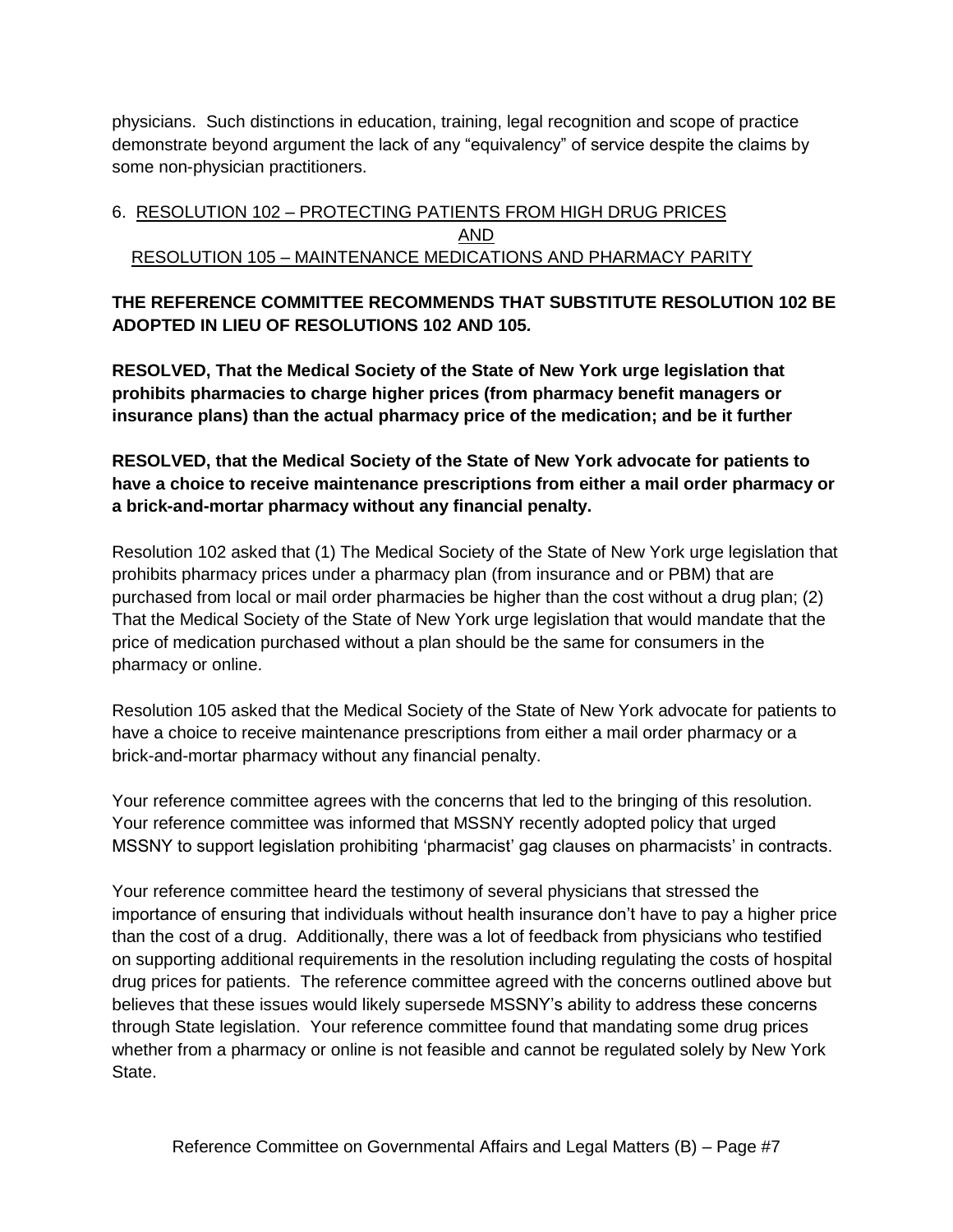Your reference committee agrees with the concerns expressed in this resolution. Your reference committee was advised that New York has already enacted a law that bars insurers or employers from forcing patients to use mail-order plans for prescription drugs. Instead, consumers are guaranteed the choice of having their prescriptions filled either through mailorder or at the local drugstore, without any added copayments or fees. Legislation approved in 2011 was designed to level the playing field between mail order and retail pharmacies. When signing that law (Chapter 597 of the Laws of 2011), Governor Cuomo insisted on a chapter amendment that required "that the retail pharmacy must agree in advance to accept the same reimbursement rate and applicable terms and conditions established for mail order pharmacies." This was necessary because, as the Federal Trade Commission (FTC) noted in a letter regarding the originating legislation, the proposal included the language "comparable price," which according to the FTC, would have reduced competition and raised prices, and thereby harmed consumers.

In addition to delivering economies of scale that help dampen rising pharmaceutical costs, mail order pharmacy services provide education, assessment and monitoring related to prescriptions as well as 24/7 phone access and support for patients. This is critical to specialty pharmacy drugs that are high cost and highly complex in terms of dosage and monitored results. The Governor's chapter amendment requires retail pharmacies to not only match prices but also ensure they would provide the additional services—to support high quality standards designed to boost patient safety.

Additionally, your reference committee was informed that additional legislation has already been introduced to further protect consumers. The bill, S.3484 Golden /A.4786 Joyner) would create a new Article 40 of the General Business Law (GBL) to regulate the business practices around the delivery of mail order pharmacy benefits. The bill includes not just those New Yorkers who are governed by State law in the individual and small group markets, but also those New Yorkers who receive their health insurance benefit from federally-regulated entities such as union welfare funds, employer sponsored health insurance plans, and the New York State Health Insurance Plan (NYSHIP). Federal law normally exempts these entities from state law changes. Under this legislation, if Article 40 of the GBL is deemed to be violated, the New York Attorney General has enforcement powers, and may seek a civil penalty of not more than ten thousand dollars for each violation.

### 7. RESOLUTION 103: PHARMACEUTICAL SHORTAGES OF IV BAGS

# **RECOMMENDATION A:**

**THE REFERENCE COMMITTEE RECOMMENDS THE FOLLOWING SUBSTITUTE AMENDMENT BE ACCEPTED INSTEAD OF THE ORIGINAL RESOLUTION. RESOLVED, That the Medical Society of the State of New York ask the American Medical Association to urge legislation and/or regulatory flexibility to allow for the safe expansion of purchasing medical supplies, equipment and pharmaceuticals from various countries abroad at a time of shortage.**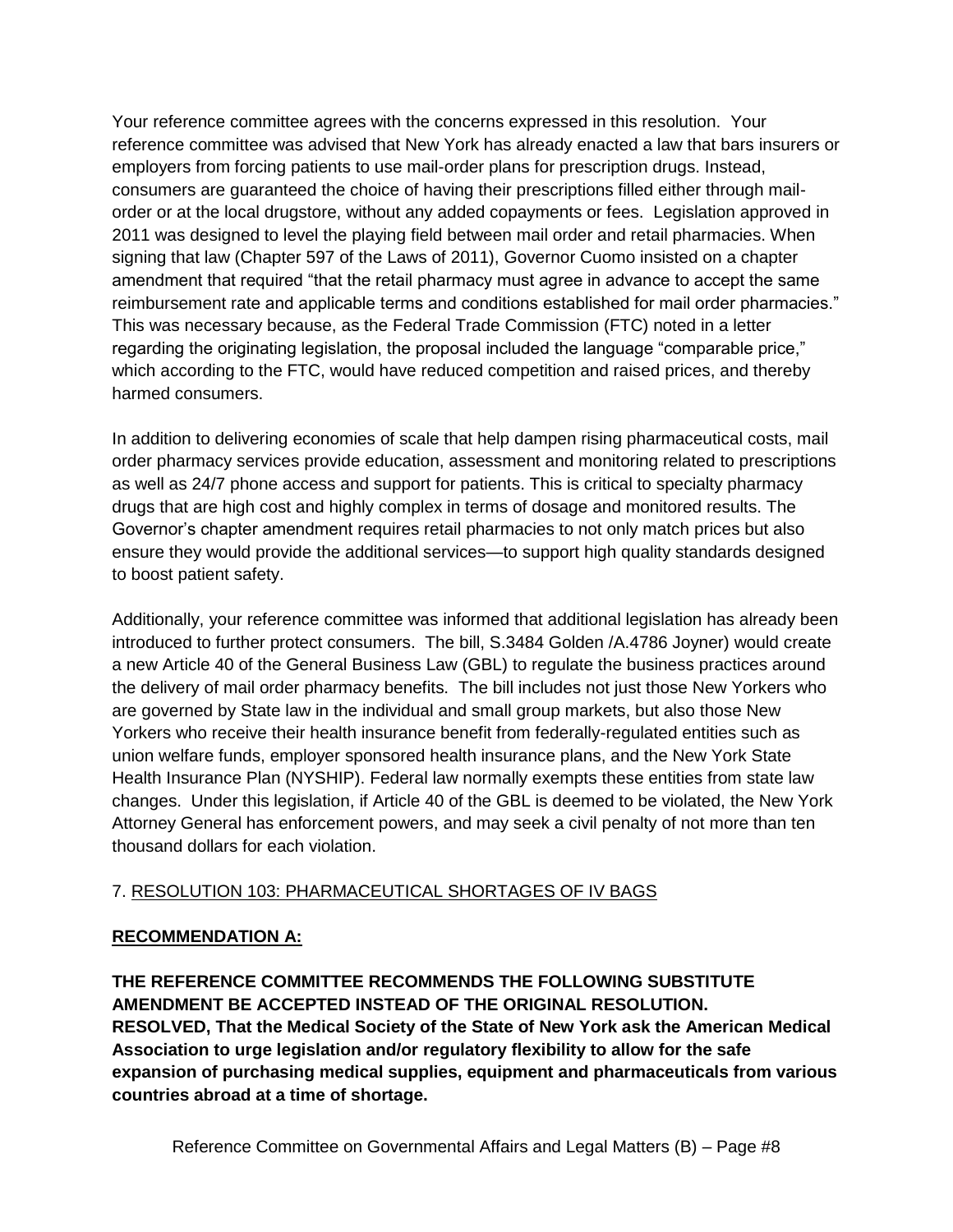### **RECOMMENDATION B:**

## **THE REFERENCE COMMITTEE RECOMMENDS THAT RESOLUTION 103 BE ADOPTED AS AMENDED.**

Original Resolution 103 requested that the Medical Society of the State of New York: (1) advocate legislation allowing purchasing of IV bags from Canada; and (2) ask the American Medical Association to urge legislation allowing for international purchase of IV bags; and be it further and (3) ask the American Medical Association to urge legislation to support and sustain medical manufacturing in Puerto Rico.

Your reference committee agrees with the concerns expressed in this resolution. Your reference committee was advised that significant actions have been taken by the federal government to try to address these issues. The goal of the amended resolution was to expand supporting regulatory flexibility in the face of shortages for various medical supplies, devices and pharmaceutical products.

### 8. RESOLUTION 104: COVERED DRUGS DURING INSURANCE ENROLLMENT YEAR

### **THE REFERENCE COMMITTEE RECOMMENDS:**

### **RECOMMENDATION A:**

### **THE REFERENCE COMMITTEE RECOMMENDS THAT THE FIRST RESOLVE OF RESOLUTION 104 BE AMENDED BY ADDITION:**

RESOLVED, That the Medical Society of the State of New York **urge the American Medical Association** to ask for federal legislation or regulation, whereby Medicare plans and HMO plans would not be permitted to change the covered drugs during the enrollment year; and be it further

### **RECOMMENDATION B:**

### **THE REFERENCE COMMITTEE RECOMMENDS THAT THE SECOND RESOLVE OF 104 BE ADOPTED.**

**RESOLVED, That the Medical Society of the State of New York seek legislation or regulation, whereby Pharmacy Benefit Managers (PBMs) and large pharmacy systems would not be permitted to ask prescribers to change prescriptions during the year unless there were medical evidence that the change would benefit the patient;** 

### **RECOMMENDATION C:**

**THE REFERENCE COMMITTEE RECOMMENDS THAT THE THIRD RESOLVE OF RESOLUTION 104 BE ADOPTED.**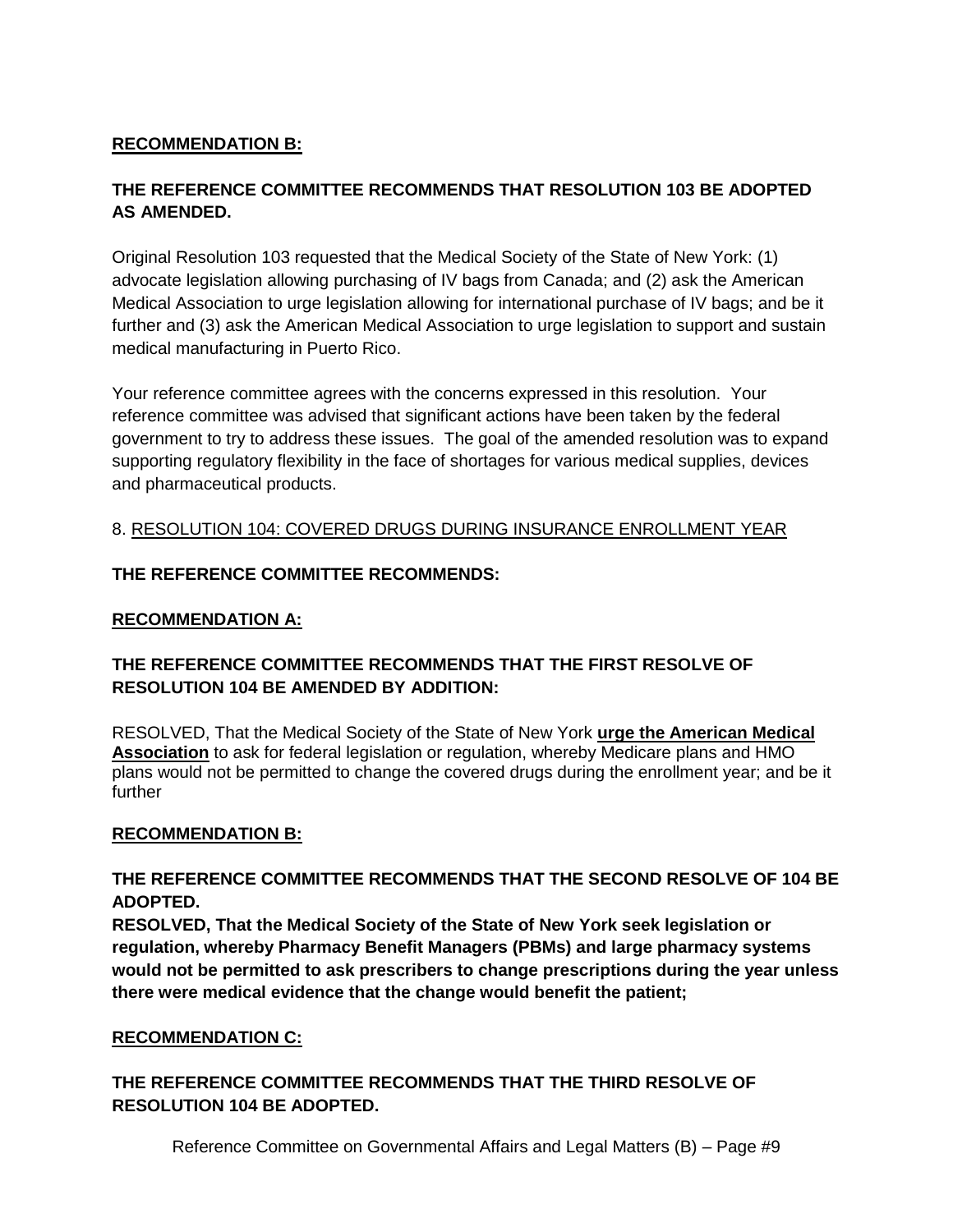**RESOLVED, That the Medical Society of the State of New York ask for legislation or regulation whereby, during the enrollment year, no required changes would be imposed on prescribers (such as a change from brand to generic, or a change from brand to another brand).**

### **RECOMMENDATION D:**

# **THE REFERENCE COMMITTEE RECOMMENDS THAT RESOLUTION 104 BE ADOPTED AS AMENDED.**

Original Resolution 104 asks that the Medical Society of the State of New York: (1) ask for federal legislation or regulation, whereby Medicare plans and HMO plans would not be permitted to change the covered drugs during the enrollment year; and (2) seek legislation or regulation, whereby Pharmacy Benefit Managers (PBMs) and large pharmacy systems would not be permitted to ask prescribers to change prescriptions during the year unless there were medical evidence that the change would benefit the patient; and (3) ask for legislation or regulation whereby, during the enrollment year, no required changes would be imposed on prescribers (such as a change from brand to generic, or a change from brand to another brand).

Your reference committee heard broad support for MSSNY to support these resolutions. A minor change was needed to the first resolve since it urged federal action. Over the years, MSSNY has heard various concerns regarding the need to prevent mid-year formulary changes. In response to these concerns raised by physicians previously, MSSNY has already adopted the following policies:

# **70.937 Pharmacy Benefit Managers Medical Necessity Criteria for Prescribed Medications**

MSSNY will seek regulation or legislation limiting Pharmacy Benefit Manager requests for information to pertinent and relevant information which demonstrates that a patient meets medical necessity for prescribed medications. (HOD 2017-103)

# **70.946 Generic Drug Pricing**

The Medical Society of the State of New York (MSSNY) recognizes that generic drugs are not identical to their brand name precursors. MSSNY will advocate to ensure that a patient's physician has final decision-making authority regarding which prescription medications are necessary for that patient's well-being and it will further advocate to ensure the availability of affordable prescription medications for patients, including opposition to sudden unjustified price increases in prescription medications.

The Medical Society will continue to work with the Department of Financial Services, Department of Health and Attorney General's office to expedite reviews of situations where insurers and their agents improperly delay responding to requests for pre-authorization of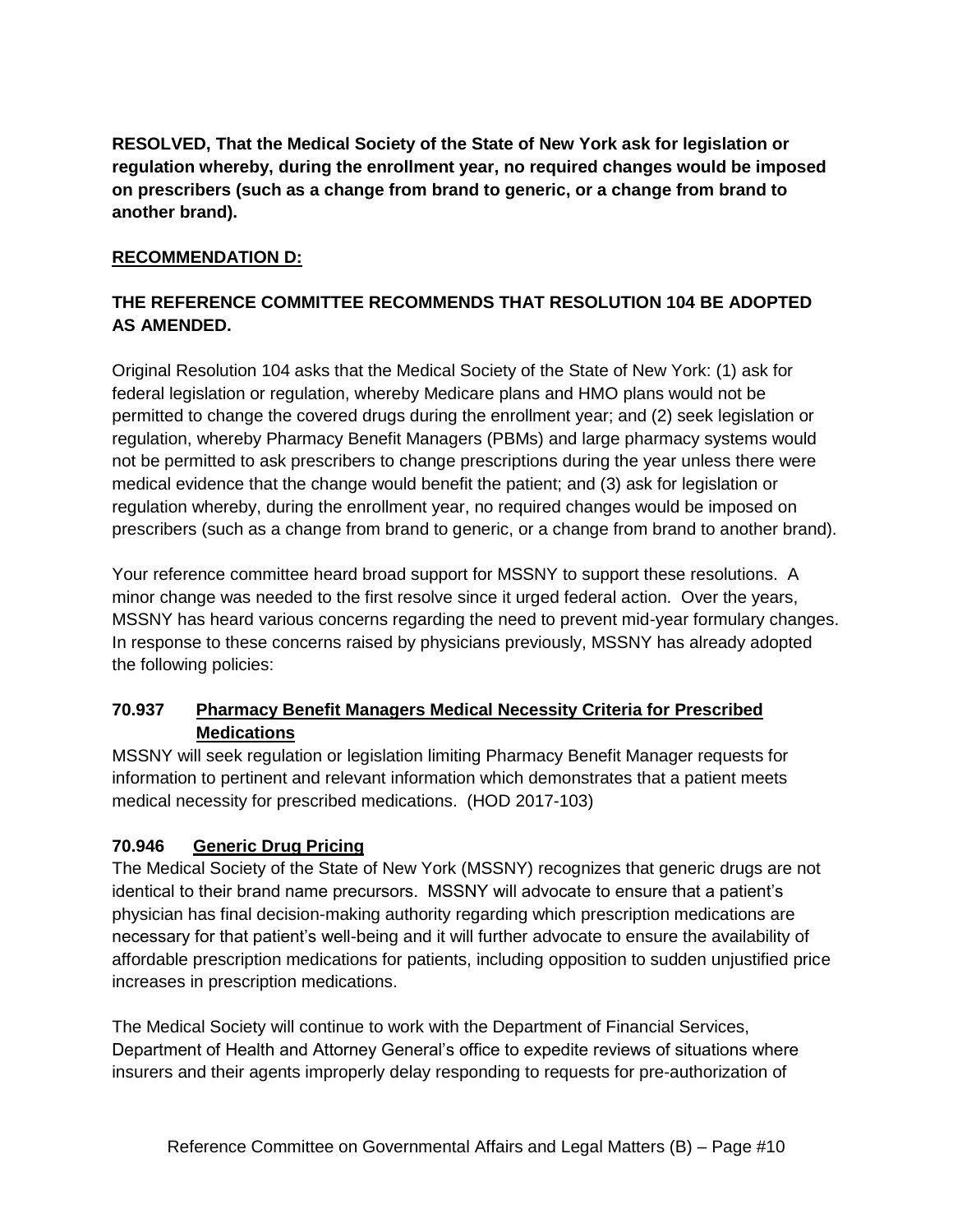needed medications and further, MSSNY will advocate for sufficient fines to be imposed on insurers who fail to respond to pre-authorization requests in a timely manner. (HOD 2015-52)

## **70.971 Administration of Prescription Drug Programs Insuring Patient Access to Necessary Medication:**

MSSNY will:

1. Express its concern to the New York Department of Health and the Department of Health and Human Services that the programs concerning prescription drugs be administered in such a way that patients will not be denied access to necessary medication; and

2. Oppose any third party payer reducing reimbursement beyond or below a physician's and/or other health care practitioner's cost; and

3. Support activity to ensure that all fair administrative costs be considered for reimbursement; and

4. Coordinate with the Pharmacists Society of the State of New York in a concerted effort to insure proper access to pharmaceutical drugs for all patients in New York State. (Council 1/25/01; Reaffirmed Council 1/22/04)

5. Vigorously advocate for fair and reasonable reimbursement for chemotherapy and other vaccines. (Council 1/22/04 addition) Policy 70.971 Reaffirmed HOD 2014

# **70.974 Restrictive Formulary Medication Benefits Plans:**

MSSNY supports enactment in the State of New York of a pharmacy benefits management law that will regulate managed pharmacy benefit plans to prohibit interference in the doctor-patient relationship, to prevent interruption of ongoing medical care treatment and to promote access to medication that is consistent with accepted standards of appropriate medical care and treatment, to provide patients with advance notice of benefit limits and the right to pursue external review of medications denied due to formulary restrictions.

MSSNY supports legislation that requires that where a prescription is denied due to formulary restrictions the prescription drug must be dispensed to the patient for the pendency of the internal or external appeal process.

MSSNY will educate physicians and patients regarding the right to pursue external review when patients are denied or provided unequal access to medications because of formulary restrictions. (HOD 00-78; Reaffirmed HOD 2001-53; Reaffirmed HOD 2011; Reaffirmed HOD 2016-67)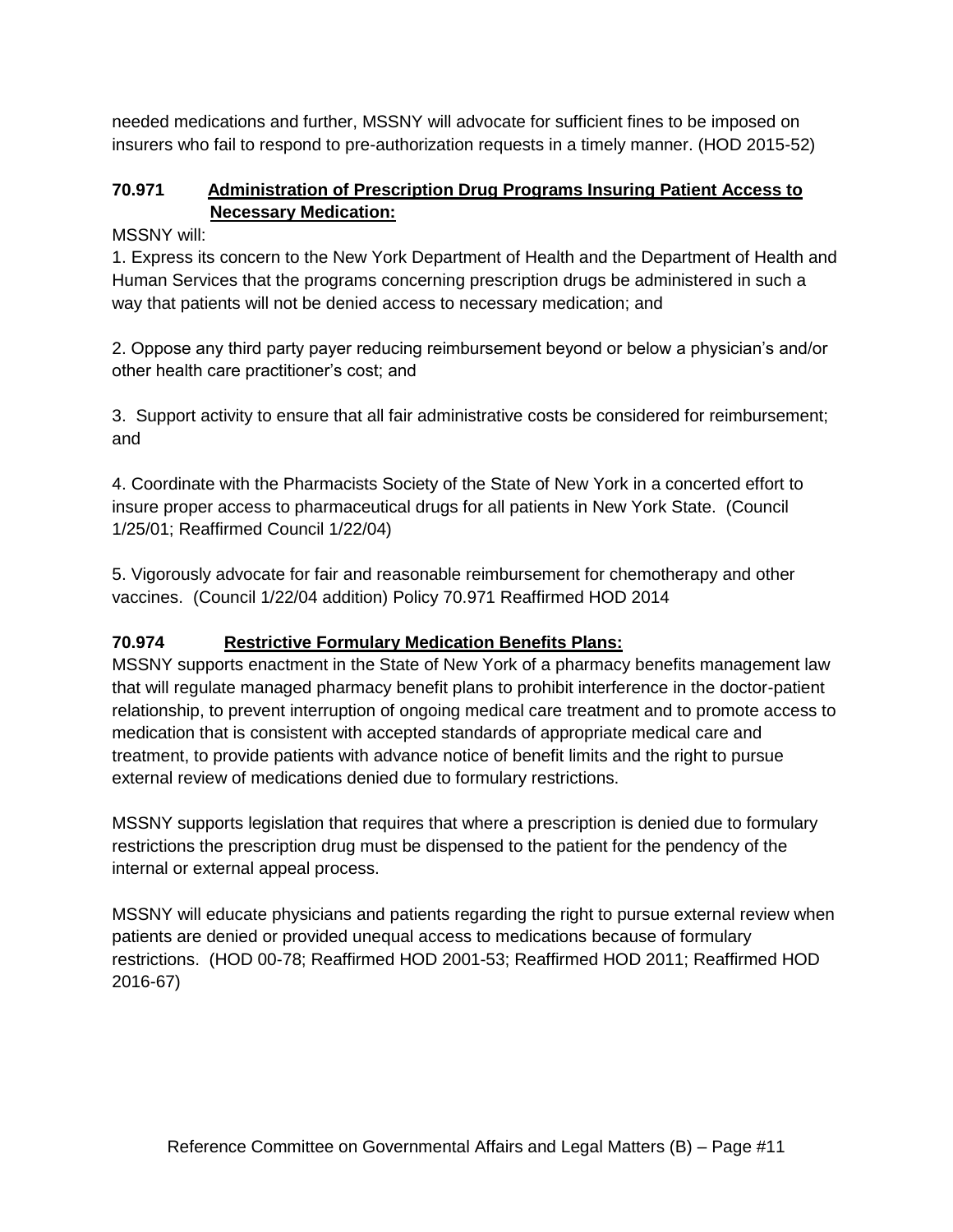# **70.975 Continued Coverage for Prescription Medications From Health Plan Drug Formularies:**

MSSNY will seek appropriate legislation that would allow a patient suffering from a chronic condition to continue to be reimbursed for medically necessary prescription drugs subsequently removed at the discretion of a health plan from its drug formularies provided that the patient's physician believes that there is no appropriate alternate drug on the formulary. (HOD 1998-74; Reaffirmed HOD 2001-53; Reaffirmed HOD 2011)

# **70.976 Restrictive Formulary Drug Prescription Sanction Through Managed Care:**

MSSNY will develop and propose legislation or regulation requiring (a) pharmacists to contact the prescribing physician if a prescription written by the physician violates the managed care formulary under which the patient is covered, so that the physician has an opportunity to prescribe an alternative drug, which may be on the formulary; (b) which prohibits managed care entities, and other insurers, from disciplining, or withholding payment from physicians because they have prescribed drugs to patients which are not on the insurer's formulary or have appealed a plan's denial of coverage for the prescribed drug; (c) which ensures that all pharmacy benefit management companies and insurers which use restrictive drug formularies be required to impanel an independent group of physicians to determine the composition of the drug formulary; (d) will request the American Medical Association to examine the feasibility of establishing a standardized process for formulary development applicable to all managed care plans. (HOD 1998-55; Reaffirmed HOD 2001-53; Reaffirmed HOD 2011)

# **70.998 Generic Drug Substitution:**

The members of the Medical Society of the State of New York are as interested as any other group of citizens in the State, if not more so, in eliminating unnecessary costs in the delivery of health care and are actively engaged in developing measures that will lead to the most effective use of the dollars expended on health care, provided that none of these measures results in a lowering of the quality of medical care available to and afforded the public. Two measures that could lead to a wider use of generic drugs should be considered:

(1) The first is to conduct controlled, scientifically valid studies to conclusively establish that generic drug substitutes are equivalent in bio-availability and therapeutic equivalence. Disturbing reports have appeared in scientific medical literature that seriously question whether generic drugs approved by the FDA do, in fact, satisfy these criteria. In the face of such doubts, it is understandable that physicians will be reluctant to authorize drug substitutes for medications with which they are familiar by experience. The necessary studies do entail expenditure of money and delays, but these are small prices to pay when one is primarily concerned with providing the very best available drug to an ill patient.

(2) A second major deterrent to physicians readily agreeing to generic drug substitution is the question of their liability if a substitute, of which they have insufficient knowledge and no control in choice, should prove to be ineffective for the purpose intended and the patient suffers thereby. Our Society has had correspondence with both the State and Federal governments to determine the limitations of a physician's liability and the responses have been equivocal. It is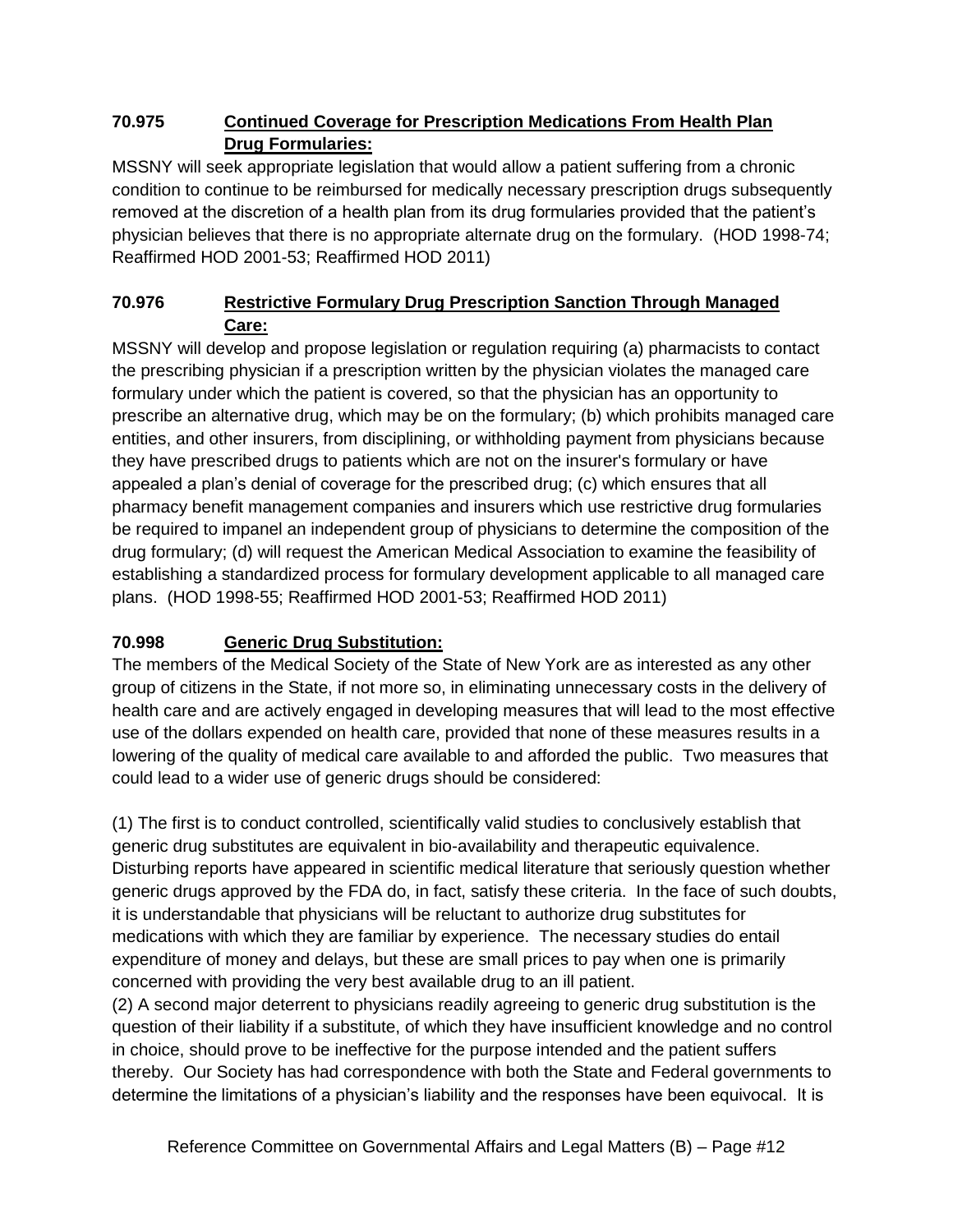our interpretation, as the Law now stands, that the physician may still be liable. An unequivocal statement of acceptance, of complete liability, by either the Federal or State government, in the event of untoward effects developing solely from the use of a generic drug substitute such as was promulgated for the swine flu immunization program, would remove this anxiety from the physician's mind and encourage wider use of generic substitution.

There is a basic principle to be stressed in the consideration of this subject, namely, that no law should curb the professional judgment of a physician in the treatment of his patient. Years of intensive schooling and training mark the education of a physician and his licensure. It is such training that establishes the physician as the one best able to determine the most effective means of therapy for the individual problems of a particular patient. It is most earnestly hoped that no inadequate substitute for this professional judgment, based solely on cost, will ever be enacted. (HOD 1983 Reaffirmed HOD 2013)

# **70.999 Generic Drug Prescription Forms:**

MSSNY is in favor, whenever possible, of reducing the cost of care to the patient. Understanding that the freedom of the physician to specify a brand name remains inviolable and accepting the value of the freedom from liability incorporated in a 1982 generic drug substitution legislative proposal, The MSSNY adopted the position of not opposing a bill so long as the method of specifying brand name drugs on prescription forms remains simple, such as D.A.W. (in place of "Dispense as Written") or checking one of two boxes. (HOD 1982; Reaffirmed HOD 2013)

# **75.000 Drugs And Medications:**

(See also Abortion and Reproductive Rights, 5.000; Drug Dispensing, 70.000; Home Health Care, 135.000; Pharmaceutical Advertising, 227.000; Public Health & Safety, 260.000; Reimbursement, 265.000; Sports and Physical Fitness, 290.000)

# **75.973 Appeals Process for Medications with Prescribed Dosing:**

The Medical Society of the State of New York will seek regulation and/or legislation to ensure that Medicare, Medicaid and insurance plans in New York State allow physicians to make dosing adjustments for approved medications to allow the patient to achieve therapeutic levels regardless of their body mass index, as well as differing metabolic considerations. The dose administered should be within the purview of the treating practitioners based on clinical parameters, documented in the medical record. (HOD 2015-263, referred to Council, substitute resolution adopted 1/21/2016)

# **165.941 Coordination of Pharmacy Benefit into Existing Health Plans:**

MSSNY will seek legislation which would preclude health care plans from requiring physicians to deviate from an already established drug regimen (formulary) based solely upon cost factors associated with less expensive, but possibly less effective drugs. The aforementioned legislation should include coordination of a pharmacy benefit into already existing health plans. MSSNY will strongly encourage the development and utilization of technologies to allow physicians to instantly access the established drug of any health plan with which the physician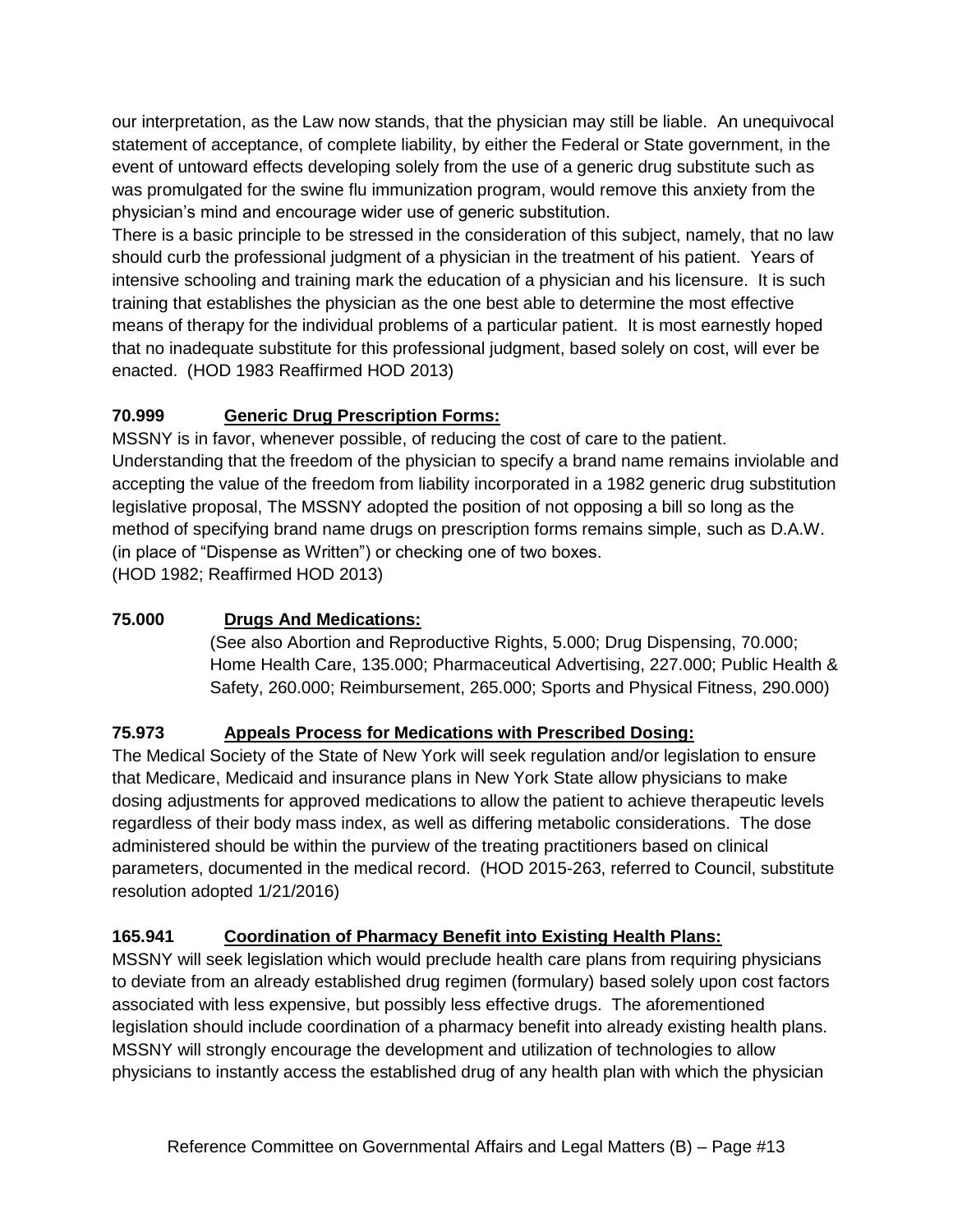maintains a contractual relationship. (HOD 2000-56; Reaffirmed HOD 2001-53; Reaffirmed HOD 2011; Reaffirmed HOD 2015-57)

## **195.966 Interaction by the Medicare Part D Carriers with the Physician Community re Drug Dosages:**

MSSNY will:

(1) Advise the Regional Office of the Centers for Medicare and Medicaid Services (CMS) that physicians are very concerned with the manner in which the Medicare Part D carriers are interacting with the physician community regarding drug dosages. Physicians find utilization review activities that demand the completion of cumbersome forms and submission of chart notes unwarranted and believe that these activities interfere with the practice of medicine; and (2) Urge the CMS Regional Office to re-evaluate the manner in which their Medicare Part D carriers interact with the physician community and instruct their Medicare Part D carriers that the dosage levels provided to the geriatric community for a variety of prescribed drugs often differ from the standard of FDA approved indications and/or therapeutic dosages (Council 3/3/08).

# 9. RESOLUTION 106: RESTRICTING FAXES FROM PHARMACY BENEFIT MANAGERS

# **RECOMMENDATION A:**

# **THE REFERENCE COMMITTEE RECOMMENDS THAT THE FIRST RESOLVE OF RESOLUTION 106 BE AMENDED BY ADDITION.**

**RESOLVED, That the Medical Society of the State of New York ask the American Medical Association to support limiting the use of faxes by Pharmacy Benefit Managers (PBMs) and large pharmacy systems (such as Express Scripts, OptumRx, Humana) sent to physicians;**

# **RECOMMENDATION B:**

# **THE REFERENCE COMMITTEE RECOMMENDS THAT THE SECOND RESOLVE OF RESOLUTION 106 BE AMENDED BY SUBSTITUTION:**

**RESOLVED, That the Medical Society of the State of New York be committed to the goal of finding cost effective strategies for physicians and suggests that the American Medical Association work with the Medical Society of the State of New York to convene a work group of stakeholders, including physicians, health plans associations, health insurers, large pharmacy systems and their pharmaceutical benefit managers to develop cost effective alternatives to contact physicians for prescriptions and requests for prior authorization electronically, rather than by fax, whenever possible.**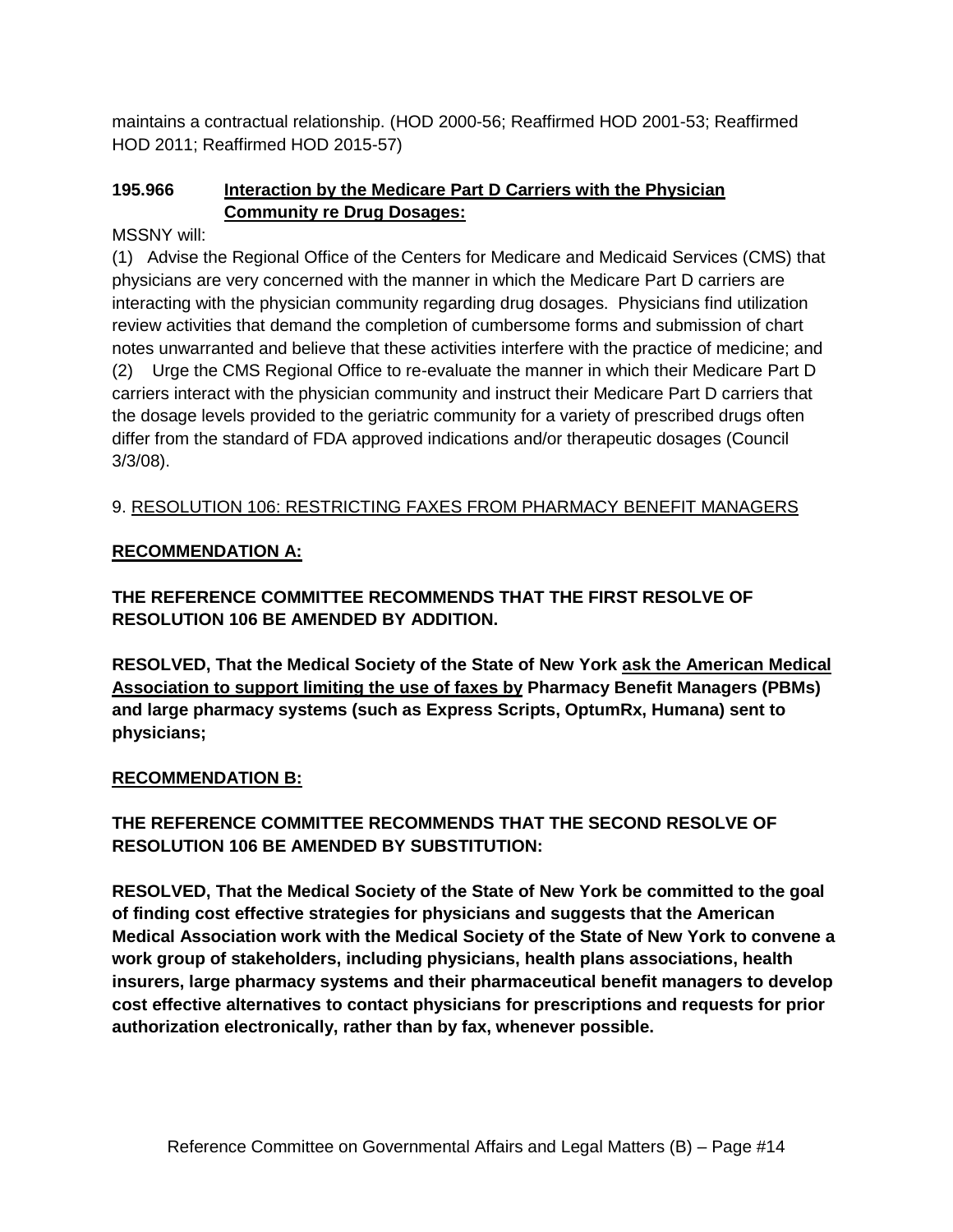### **RECOMMENDATION C:**

# **THE REFERENCE COMMITTEE RECOMMENDS THAT RESOLUTION 106 BE ADOPTED AS AMENDED.**

Resolution 106 urges the Medical Society of the State of New York (1) seek legislation or regulation whereby Pharmacy Benefit Managers (PBMs) and large pharmacy systems (such as Express Scripts, OptumRx, Humana) would be required to limit all faxes they sent to physicians to three pages or less; and (2) seek legislation or regulation requiring Pharmacy Benefit Managers (PBMs) and large pharmacy systems to contact physicians for prescription refills electronically, rather than by fax, whenever possible.

Your Reference Committee agrees with the concerns that led to the advancing of this resolution. Your reference committee heard testimony that described the significant financial burdens associated with the increasing costs attributed to faxing documents. However, your reference Committee had concerns about the challenges of getting legislation passed in New York to address this issue and suggested bringing all stakeholders together to try to address the issues presented.

### 10. RESOLUTION 107: WORKFORCE DEVELOPMENT FOR ADDICTION TREATMENT BY PHYSICIANS

# **THE REFERENCE COMMITTEE RECOMMENDS THAT RESOLUTION 107 BE AMENDED BY DELETION.**

**RESOLVED, that MSSNY support the temporary use of State funding to establish and to support addiction medicine fellowships in New York State.**

### **RECOMMENDATION B:**

## **THE REFERENCE COMMITTEE RECOMMENDS THAT RESOLUTION 107 BE ADOPTED AS AMENDED.**

Resolution 107 urged MSSNY to temporarily support the use of state funding to establish and to support addiction medicine fellowships in New York State. Your reference committee thought it was prudent and efficient not to restrict this resolution by including temporary. Your reference committee understands that the opioid epidemic is recognized by physicians, patients and government as a real and growing public health issue. This resolution was offered as one strategy to address the opioid epidemic.

The Medical Society of the State of New York is a member of the AMA's Task Force to Reduce Opioid Abuse. Established in 2014, this task force has embraced four concepts for implementation throughout the nation. The Task Force believes that physicians have a professional obligation to reverse the nation's opioid epidemic.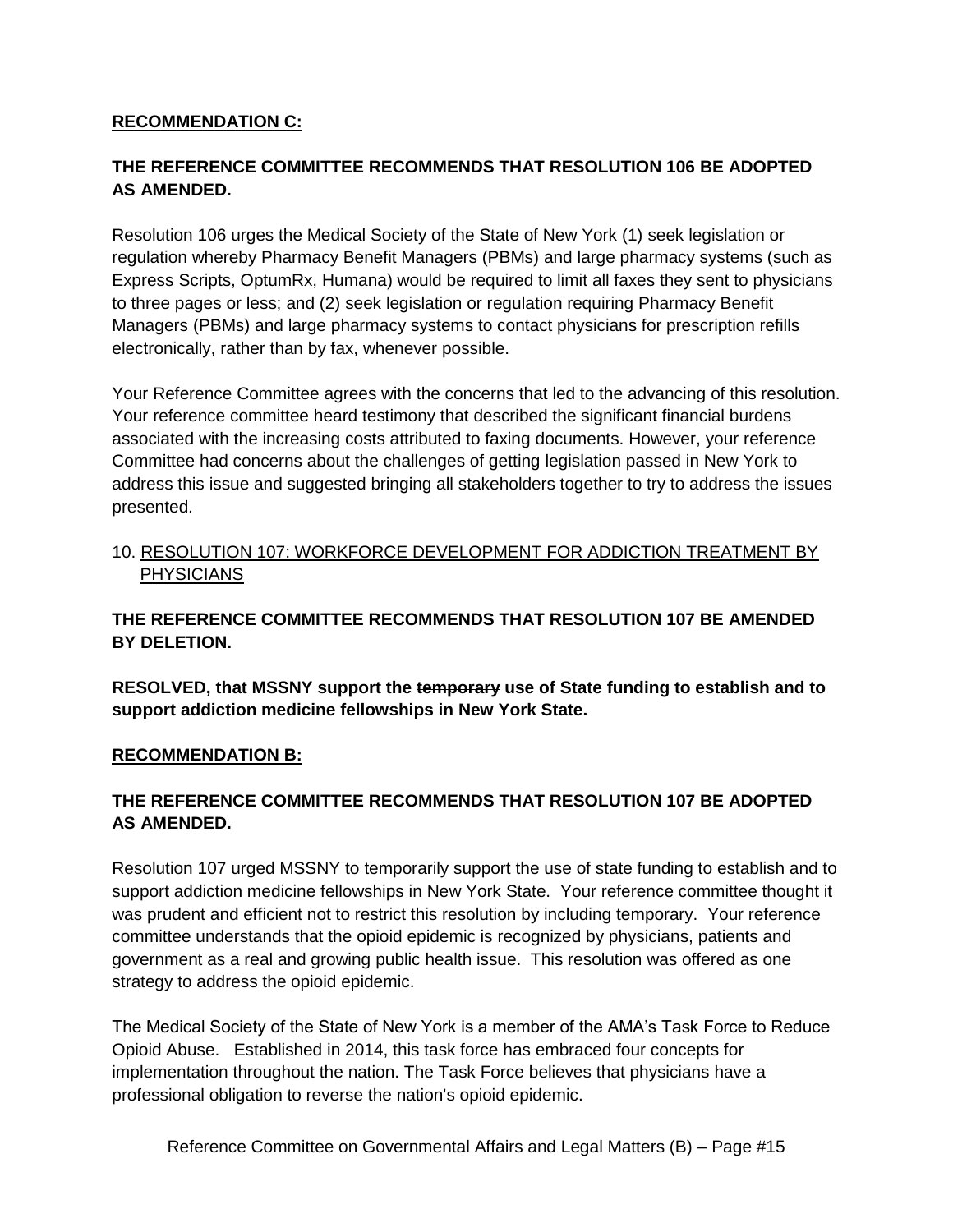The 5 goals of The Task Force are:

- Increase physicians' registration and use of effective PMPs
- Enhance physicians' education on effective, evidence-based prescribing
- Reduce the stigma of pain and promote comprehensive assessment and treatment
- Reduce the stigma of substance use disorder and enhance access to treatment
- Expand access to naloxone in the community and through co-prescribing

MSSNY recognizes the severity of this public health epidemic and is committed to implementing solutions to combat it. In New York, we have already reduced the incidence of doctor shopping by 86% because physicians are checking the Prescription Monitoring Program prior to prescribing a controlled substance. We have also supported legislation to increase access to naloxone to reduce deaths from overdose. We have also supported efforts increase voluntary education and training for physicians on safe prescribing practices.

Additionally, the Medical Society of the State of New York, in conjunction with the New York State Office for Alcoholism and Substance Abuse Services has created an accredited CME On-Line course on Pain Management and opioid abuse. According to IMS data, New York has seen substantial decreases in the number of prescriptions written for oxycodone, hydrocodone and other controlled substances. New York's utilization rate for these medications is below other states that currently require prescriber education of opioid medications. Our efforts have proven successful, but there's more work to accomplish in trying to fight the opioid epidemic.

### 11. RESOLUTION 109: COMPREHENSIVE MINIMAL FACILITY SECURITY STANDARDS

### **RECOMMENDATION A:**

## **THE REFERENCE COMMITTEE RECOMMENDS THAT THE FIRST RESOLVE OF RESOLUTION 109 BE ADOPTED.**

**RESOLVED, That the Medical Society of the State of New York reaffirm policy 315.992- "Violence Against Physicians, Health Care workers and Others"; and be it further**

### **RECOMMENDATION B:**

**THE REFERENCE COMMITTEE RECOMMENDS THAT THE SECOND RESOLVE OF RESOLUTION 109 BE AMENDED BY ADDITION AND DELETION.**

**RESOLVED, That the Medical Society of the State of New York advocate for comprehensive appropriate minimal facility security standards for all New York State licensed hospitals be developed by a broad based professional advisory panel.**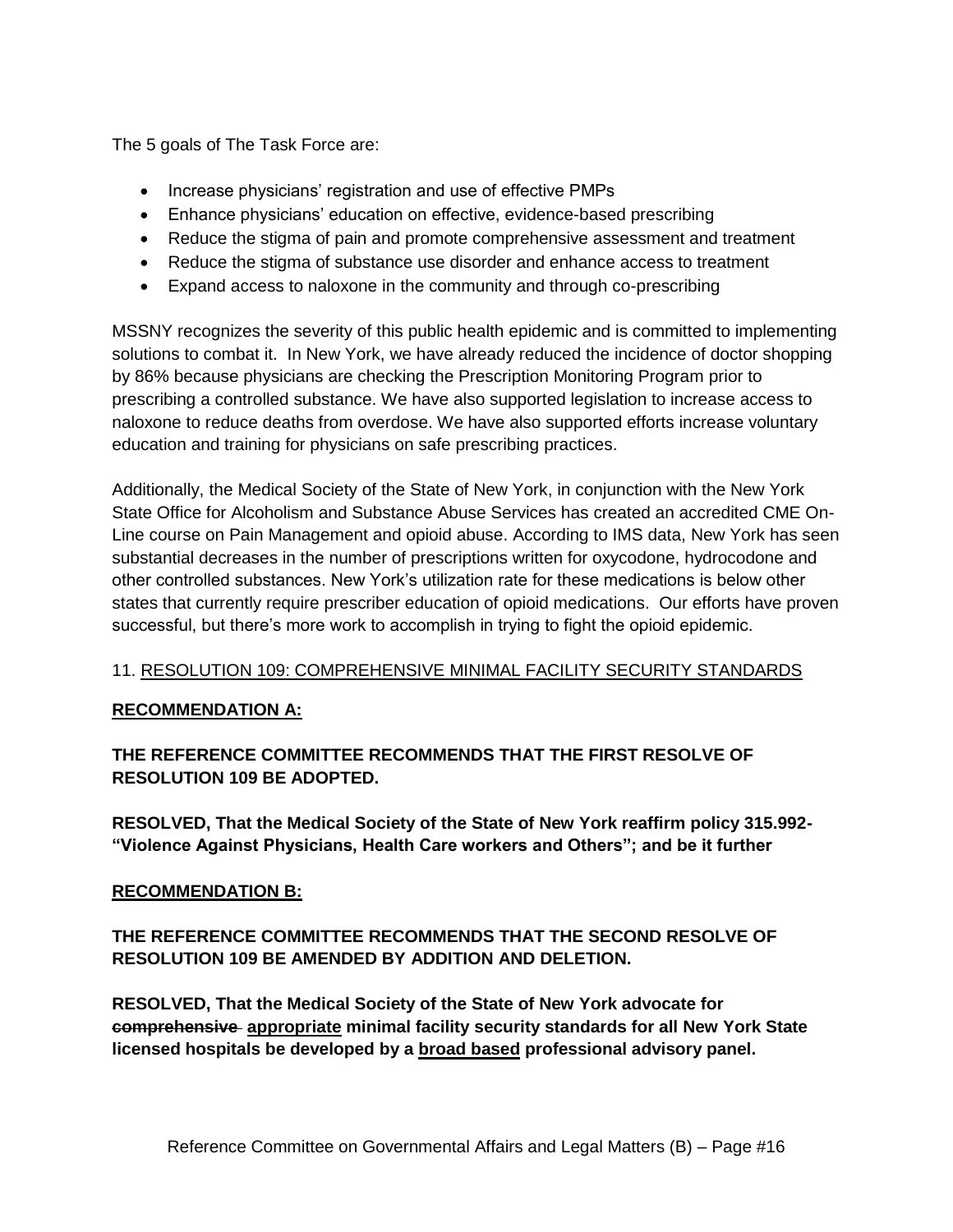### **RECOMMENDATION C:**

# **THE REFERENCE COMMITTEE RECOMMENDS THAT RESOLUTION 109 BE ADOPTED AS AMENDED.**

Resolution 109 urges the Medical Society of the State of New York to (1) reaffirm policy 315.992 - "Violence Against Physicians, Health Care workers and Others"; and (2) advocate for comprehensive minimal facility security standards for all New York State licensed hospitals to be developed by a professional advisory panel with appropriately mandated enforcement.

### **315.992 Violence Against Physicians, Health Care Workers and Others:**

MSSNY will work with the New York State Society of Internal Medicine and other recognized specialty societies, to formulate, within current budgetary constraints, a public and professional awareness campaign in response to the recent trends towards violence against physicians and other health care workers in the performance of their duties. MSSNY shall condemn, without exception, the violence or threat of violence to physicians, health care workers and other individuals who are practicing according to their conscience, and in compliance with the law. (HOD 99-202; Reaffirmed Council 11/13/03; Reaffirmed HOD 2013)

Your reference committee agrees with the concerns expressed in this resolution but also heard physician concerns that work in rural and critical access hospitals. The concerns including avoiding painting all types of hospitals with the same brush and wanted to adapt the resolution of ensuring that the concerns and financial restraints of smaller rural hospitals were considered.

Your reference committee was notified that existing law already requires public employers including public hospitals to initiate a written workplace violence prevention program, which would include a list of risk factors at the worksite. Employers would be required to take corrective action to mitigate any risk. This law ensures that the risk of workplace assaults and homicides is evaluated by affected public employers and their employees and those employers design and implement workplace violence protection programs to prevent and minimize the hazard of workplace violence to public employees.

Every public employer with at least twenty full time permanent employees is required to develop and implement a written workplace violence prevention program for its workplace or workplaces that includes:

a. a list of the risk factors;

b. the methods the employer will use to prevent incidents of occupational assaults and homicides at such workplace or workplaces, including but not limited to the following:

(1) Making high-risk areas more visible to more people;

(2) Installing good external lighting;

(3) Using drop safes or other methods to minimize cash on hand;

(4) Posting signs stating that limited cash is on hand;

(5) Providing training in conflict resolution and nonviolent self-defense responses; and;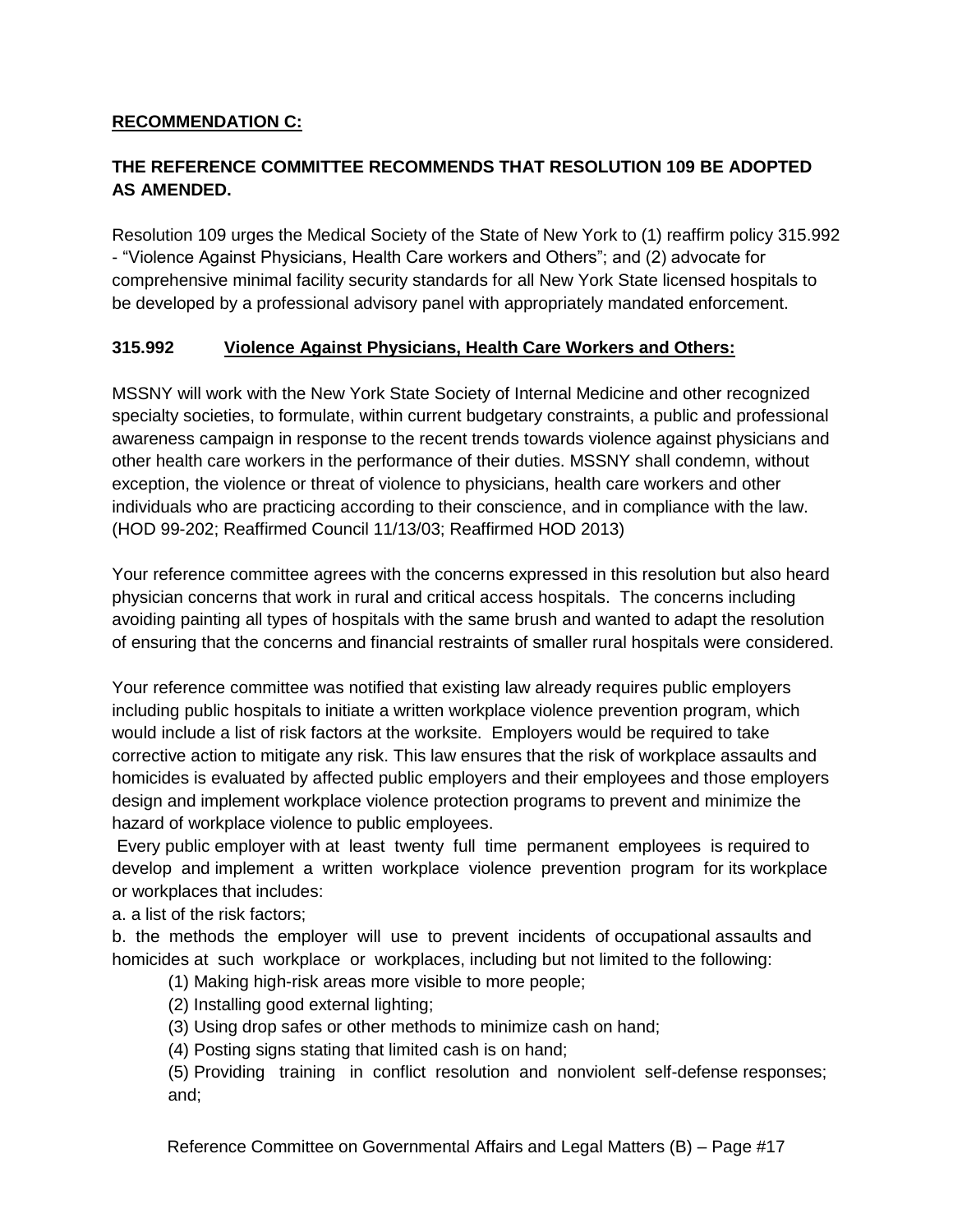(6) Establishing and implementing reporting systems for incidents of aggressive behavior.

### 5. Employee information and training.

a. Every employer with at least twenty permanent full time employees shall make the written workplace violence prevention program available, upon request, to its employees, their designated representatives and the department.

Any employee or representative of employees who believes that a serious violation of a workplace violence protection program exists or that an imminent danger exists shall bring such matter to the attention of a supervisor in the form of a written notice and shall afford the employer a reasonable opportunity to correct such activity, policy or practice.

This referral shall not apply where imminent danger or threat exists to the safety of a specific employee or to the general health of a specific patient and the employee reasonably believes in good faith that reporting to a supervisor would not result in corrective action.

b. If following a referral of such matter to the employee's supervisor's attention and after a reasonable opportunity to correct such activity, policy or practice the matter has not been resolved and the employee or representative of employees still believes that a violation of a workplace violence prevention program remains, or that an imminent danger exists, such employee or representative of employees may request an inspection by giving notice to the commissioner of labor that such violation or danger. Such notice and request shall be in writing, shall set forth with reasonable particularity the grounds for the notice, shall be signed by such employee or representative of employees, and a copy shall be provided by the commissioner to the employer or the person in charge no later than the time of inspection, except that on the request of the person giving such notice, such person's name and the names of individual employees or representatives of employees shall be withheld. Such inspection shall be made forthwith.

Your reference committee was also informed that a new study by [Zippia](https://www.zippia.com/advice/dangerous-states-work/) reveals hospitals are the most dangerous worksites for New York employees.

Employees have a right to expect a reasonably safe workplace under New York law. The New York Workers' Compensation Code makes specific provisions for safety in the workplace*.*  Employers which do not follow these laws are subject to regulatory penalties (such as suspension of a business license), fines, civil lawsuits and even criminal charges. Hospital workers face a myriad of potential hazards while carrying out their daily duties, including:

· Workplace violence (typically from patients, who may suffer from dementia, have a history of violence, be under extreme stress or impaired under the influence of drugs/ alcohol);

- Back injuries, primarily due to patient lifting requirements;
- · Illness due to working in close proximity to those with infectious diseases;
- Needle injuries.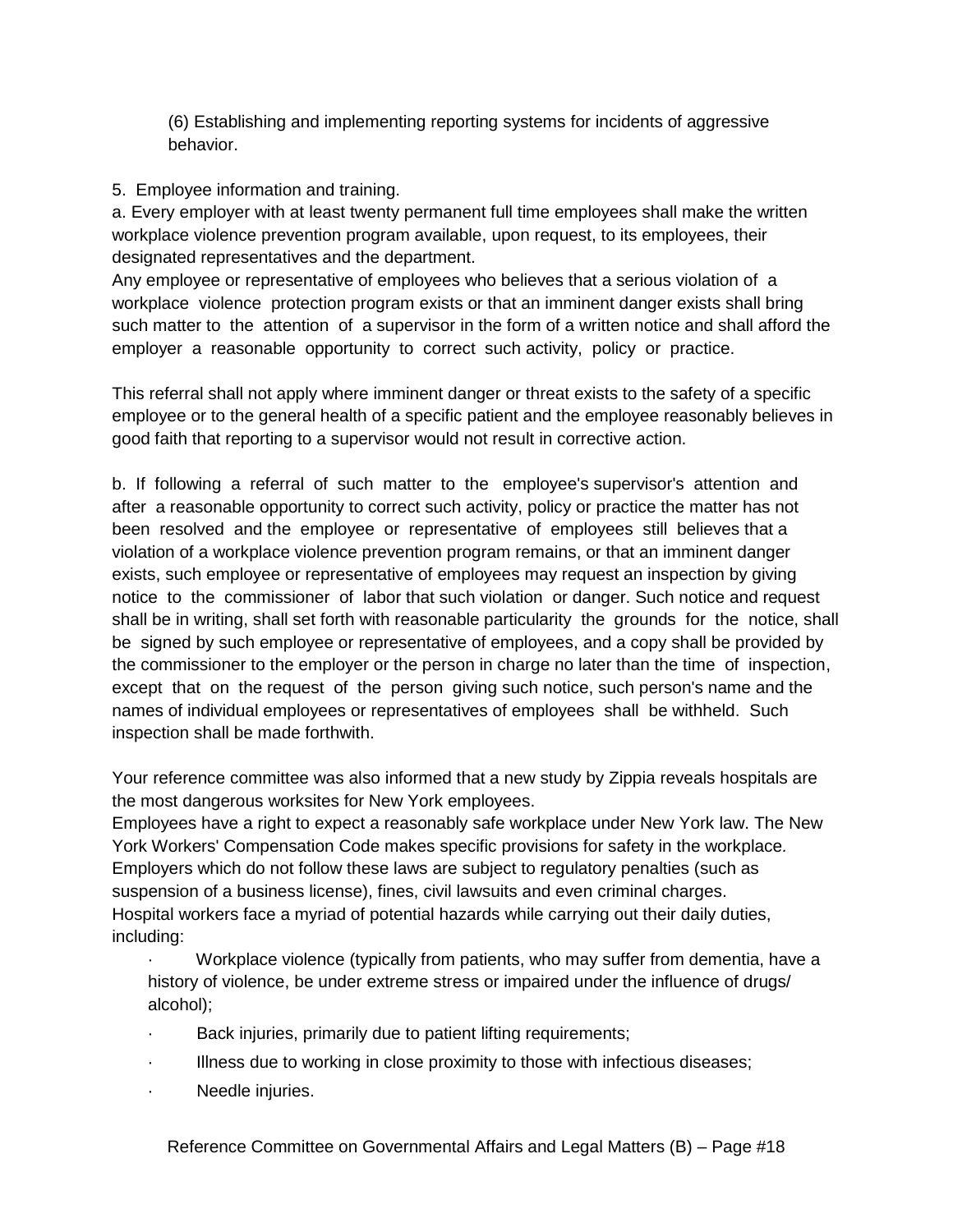According to the Occupational Safety and Health Administration [\(OSHA\)](https://www.osha.gov/dsg/hospitals/documents/1.2_Factbook_508.pdf), hospitals have reduced worker injuries over the last several decades, but not as effectively as other industries. The need to protect physicians and employees who are simply doing their job is self-evident and the goal of this resolution is strongly supported by our committee.

The resolution was amended to ensure that we understand the needs of rural hospitals, critical access hospitals, and not impose burdensome mandates that put small hospitals at risk. The amended version tries to encourage a more collaborative approach with our allies and work to ensure appropriate enforcement.

### 12. RESOLUTION 110: NYS DOH EMPLOYMENT OF IMMEDIATE JEOPARDY FOR SURGICAL ATTIRE

## **RECOMMENDATION A:**

**THE REFERENCE COMMITTEE RECOMMENDS THAT THE FIRST RESOLVE OF RESOLUTION 110 BE ADOPTED.**

**RESOLVED, That the Medical Society of the State of New York urge the New York State Department of Health to reconsider its use of Immediate Jeopardy in alleged instances of lack of "proper" surgical attire.**

## **RECOMMENDATION B:**

**THE REFERENCE COMMITTEE RECOMMENDS THAT THE SECOND RESOLVE OF RESOLUTION 110 BE AMENDED BY ADDITION AND DELETION. RESOLVED, that the Medical Society of the State of New York advocate to use measures by the New York State Department of Health that are less disruptive than immediate jeopardy to ensure compliance with policies set forth by a hospital.**

### **RECOMMENDATION C:**

# **THE REFERENCE COMMITTEE RECOMMENDS THAT RESOLUTION 110 BE ADOPTED AS AMENDED.**

Resolution 110 asks (1) That the Medical Society of the State of New York urge the New York State Department of Health to reconsider its use of Immediate Jeopardy in alleged instances of lack of "proper" surgical attire; and (2) That the Medical Society of the State of New York to advocate for measures by the New York State Department of Health that are less disruptive than Immediate Jeopardy to ensure compliance with the surgical attire policies set forth by the hospital.

Your reference committee made small changes to the original resolution to try to expand the second resolve to include more than just surgical attire. The committee heard extensive testimony that urged the resolution be expanded because the issue was broader than solely limited to surgical attire.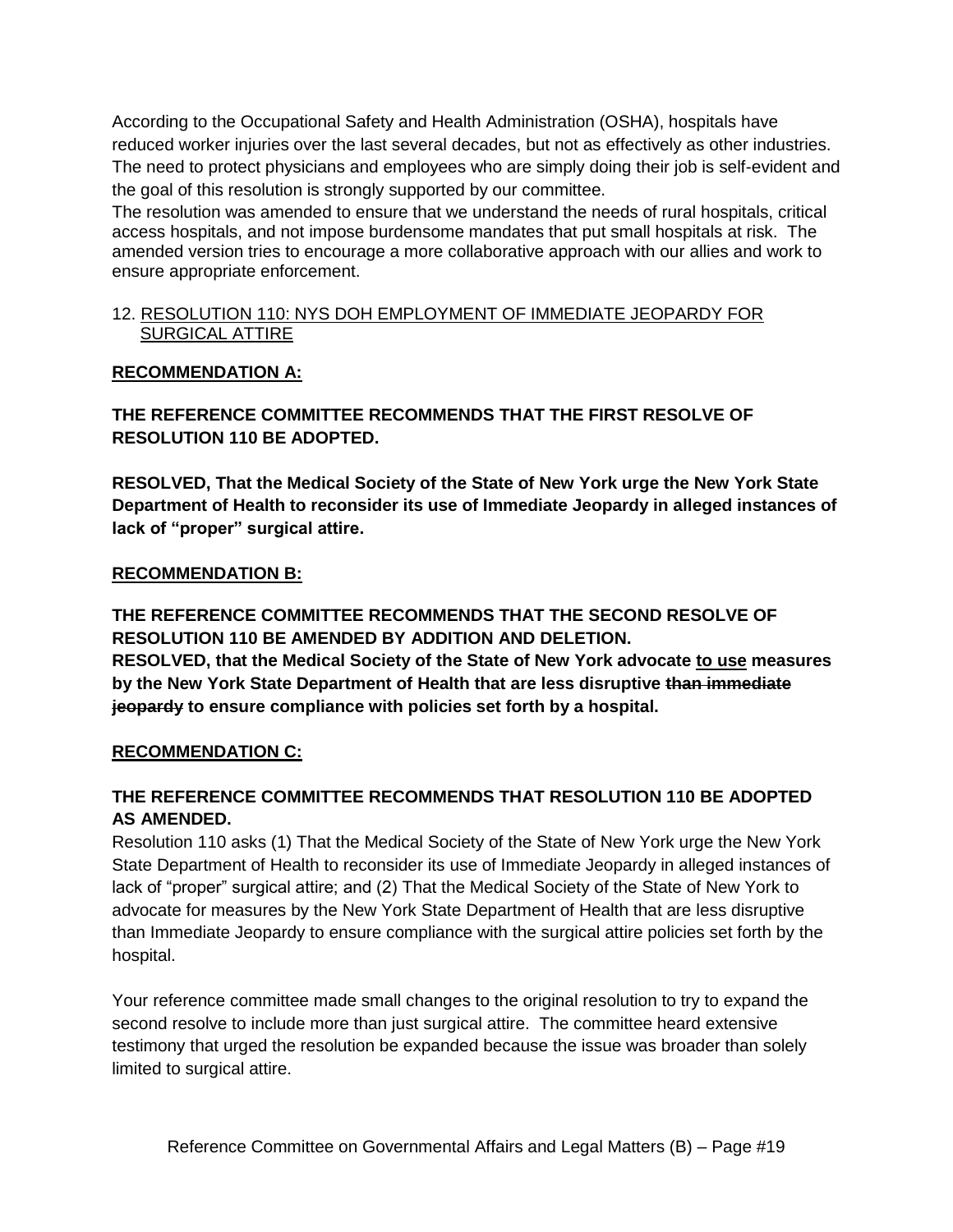### 13. RESOLUTION 111: OPPOSITION TO MEDICAID WORK REQUIREMENTS

# **THE REFERENCE COMMITTEE RECOMMENDS THE FOLLOWING SUBSTITUTE AMENDMENT BE ACCEPTED INSTEAD OF THE ORIGINAL RESOLUTION.**

**RESOLVED, that MSSNY oppose instituting work requirements on Medicaid eligibles due to its uncertain health implications, and be it further**

### **RESOLVED, That MSSNY urge our American Medical Association to reaffirm AMA policy H-290.961.**

Original resolution 111asked (1) that MSSNY oppose instituting work requirements on Medicaid eligibles due to its uncertain health implications, and (2) that MSSNY introduce a resolution to the AMA to oppose instituting work requirements on Medicaid eligibles due to its uncertain health implications**.**

### AMA already has existing policy on work requirements:

Opposition to Medicaid Work Requirements H-290.961

Our AMA opposes work requirements as a criterion for Medicaid eligibility.

Your reference committee heard broad support for the enactment of this resolution. Your reference committee was also informed that MSSNY along with various other health care and patient advocates have consistently urged congressional representatives to prevent the loss of needed health insurance coverage for millions of patients across the country. These proposals force everyone to work irrespective of their ability to work which could endanger patient safety and cause disastrous health care implications on individuals. Your reference committee discussed that regardless of your political leanings and individual perspective of the Affordable Care Act, MSSNY should oppose any proposals that hold medical care hostage.

Your reference committee was informed of the joint principles of the American Academy of Family Physicians, American Academy of Pediatrics, American College of Obstetricians and Gynecologists, American College of Physicians, American Osteopathic Association and the American Psychiatric Association.

These organizations adopted various principles seeking to ensure that state waivers "first, do no harm" to current or future enrollees. These organizations urged the Centers for Medicare and Medicaid Services (CMS) to avoid creating barriers to coverage and care by requiring enrollees to pay significantly higher premiums, deductibles, copayments and other out-of-pocket costs for Medicaid enrollees compared to current federal and state requirements and/or by establishing time limits on eligibility. Studies show higher premiums and a relatively small increase in cost sharing creates barriers to coverage and access to care, especially for those with the lowest incomes. Additionally, these groups warned against the dangers of imposing work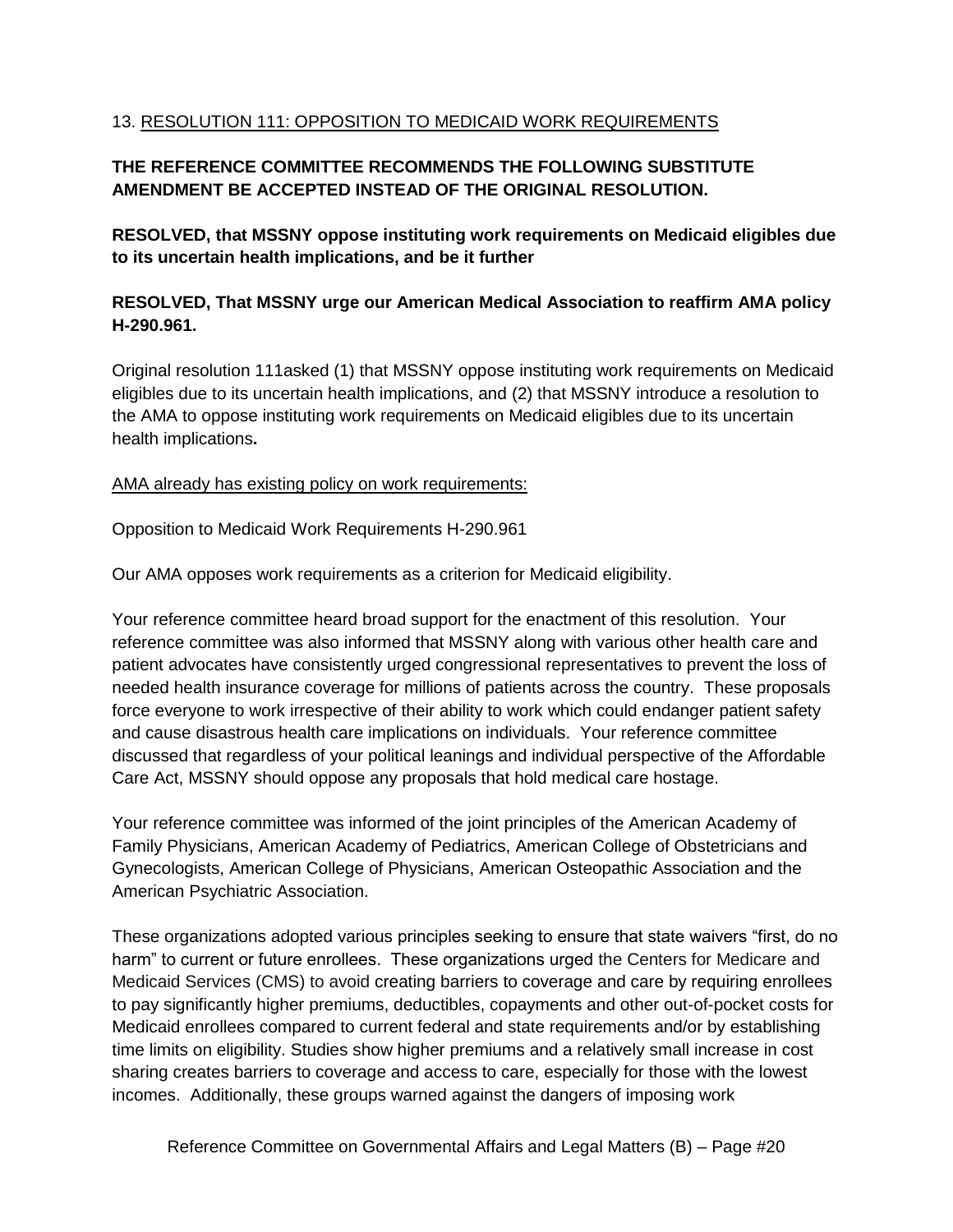requirements, lock-outs, premiums, and other out-of-pocket costs will limit access to preventive and primary care services and inhibit Medicaid beneficiaries from seeking care that helps them avoid costlier health conditions and maintain wellness.

## 14. RESOLUTION 115: CHIROPRACTOR (D.C.) SCOPE OF PRACTICE

### **THE REFERENCE COMMITTEE RECOMMENDS THAT RESOLUTION 115 BE REFERRED TO COUNCIL.**

Resolution 115 asks that MSSNY: (1) reaffirm and seek further regulations in support of current AMA and MSSNY accepted policies on Clinical Diagnostic Electromyography; and (2) advocate for a State level taskforce to study the recent expansion of chiropractic scope of practice in New York and any outcomes that this has had on patient care including the impact on health care costs in New York; and (3) advocate for amendment changes to the New York Education Law regarding needle electromyography currently performed by chiropractors (4) advocate to the appropriate agencies, including the State of New York Insurance Department and the State of New York Workers' Compensation Board, as they relate to the care of individuals sustaining automobile and work-related injuries, respectively, that these principles be adapted into current and future statutes; and (5) expand the principles established in MSSNY Policy 110.998: "Nonphysician Practitioners in Today's Health Care Delivery Systems" to apply to chiropractic scope of practice in New York State.

Your reference committee heard extensive testimony. Your reference committee was informed that Electromyography (EMG) is a diagnostic procedure utilizing an electrical device that monitors neuromuscular activity in the human body. Chiropractors employ EMG to detect structural imbalance, distortion or subluxation of or in the vertebral column. Electromyography is a diagnostic tool which is useful for the purpose of detecting structural imbalance, distortion or subluxations in the human body and related conditions. The use of electromyography is currently approved by the State Board for Chiropractic pursuant to section 73.3 of the Regulations of the Commissioner, since it has not been disapproved by the federal Food and Drug Administration (FDA).

"Education Law, Section 6551(3), provides that 'a license to practice chiropractic shall not permit the holder thereof to… utilize electrical devices except those devices approved by the board as being appropriate to the practice of chiropractic.

Furthermore, Part 73.3 of the Regulations of the Commissioner of Education provide that 'pursuant to section 6551(3) of the Education Law, licensees may use any electrical devices essential to their practice provided such devices have not been disapproved by the federal Food and Drug Administration or its successors, or by the department."

Needle or 'invasive' electromyography has not been disapproved by the federal Food and Drug Administration, nor has the Department deemed these devices to be inappropriate to the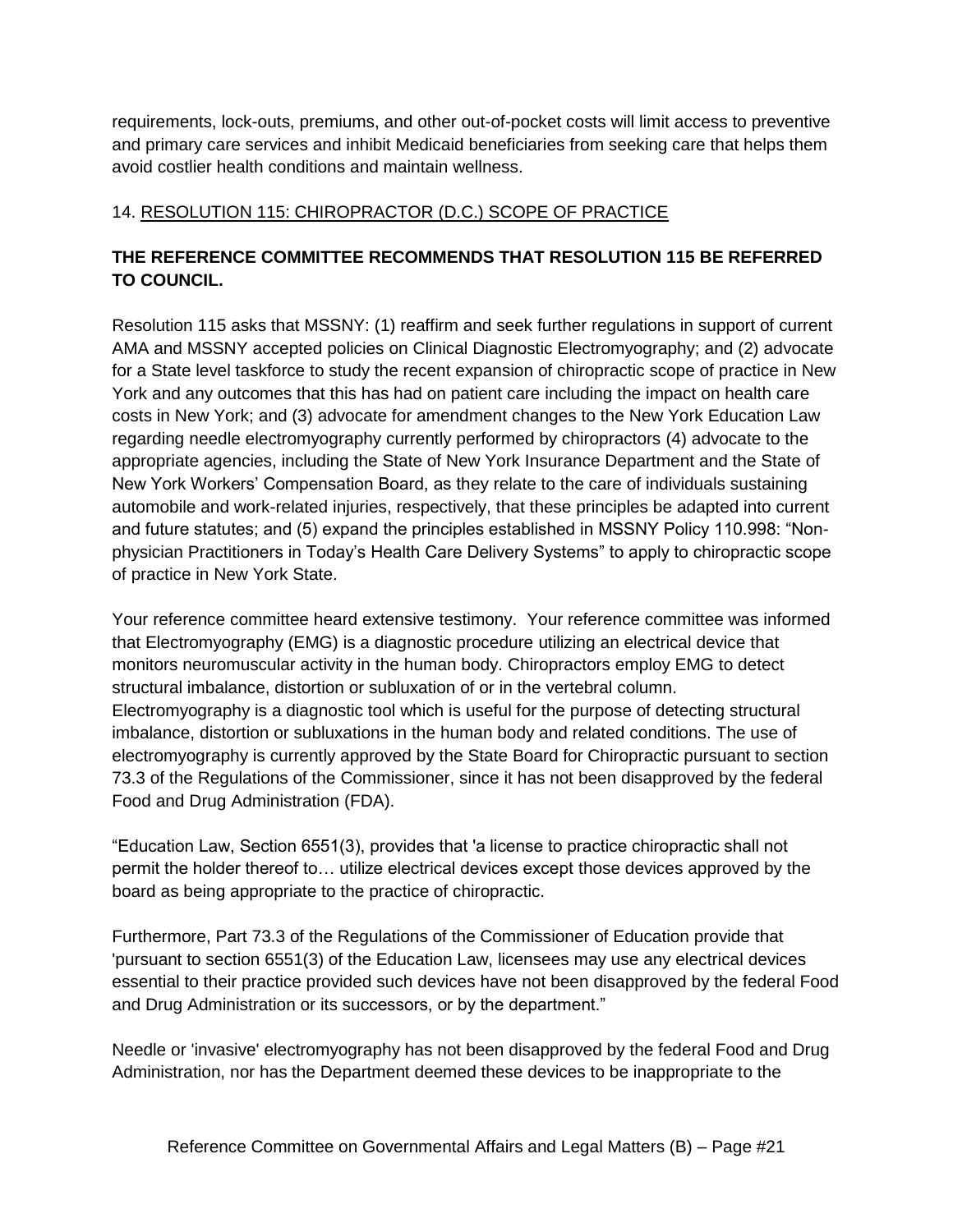practice of chiropractic. The State Board for chiropractic and the State Education Department currently allows the use of invasive electromyography by chiropractors. Consequently, electromyography may be used in the practice of chiropractic in this state, for the purpose of the diagnosis of "nerve interference and the effects thereof" resulting from "distortions, misalignments or subluxations in or of the vertebral column"

Some studies have indicated that some family physicians, as well as patients are increasingly open to a more collaborative approach with chiropractors for treatment strategies to address back pain. Many patients also believe that chiropractors have become valued members of the health care team.

Existing MSSNY policy:

## **35.997 Limited License Practitioner - Physician Relationship:**

Whether a physician should have professional relations with chiropractors must be the individual choice of the physician, based on what the physician believes is in the best interest of the patient. As with any limited license practitioner, a physician should be mindful of state laws which prohibit a physician from aiding and abetting a person with limited license in providing services beyond the scope of his license. (Council 1/26/89; Reaffirmed HOD 2013)

### 15. RESOLUTION 100 – SAVING LIVES AND MONEY

# **THE REFERENCE COMMITTEE RECOMMENDS THAT RESOLUTION 100 NOT BE ADOPTED***.*

Resolution 100 urges the Medical Society of the State of New York and the American Medical Association consider endorsing the Saving Lives/Money Health Plan proposed by Newt Gingrich in his 2003 book.

While cost controls are the primary factor influencing the recommended resolution, MSSNY has long standing policy that encourages that both access and quality are equally essential objectives which must not be compromised by any planned system restructuring. In fact, cost control cannot be achieved if either access or quality is not satisfactorily addressed. Additionally, your Reference Committee was informed that MSSNY has longstanding policy that includes urging both the New York State legislature and Congress to take meaningful action on tort reform and has supported to use of Medical Savings Accounts. Additionally, in his book, "Saving Lives and Saving Money" and in other policy positions over the years, Newt Gingrich has supported privatizing Medicare payments, advocated for Medicare vouchers and urged to block grant Medicaid.

Your reference committee is concerned that a number of topics included in Newt Gingrich's cost cutting proposals can ultimately reduce payments to doctors for care delivered. The suggestions included in this proposal could be controversial on the floor and encompasses so different topics that it will likely be difficult to reach a consensus agreement.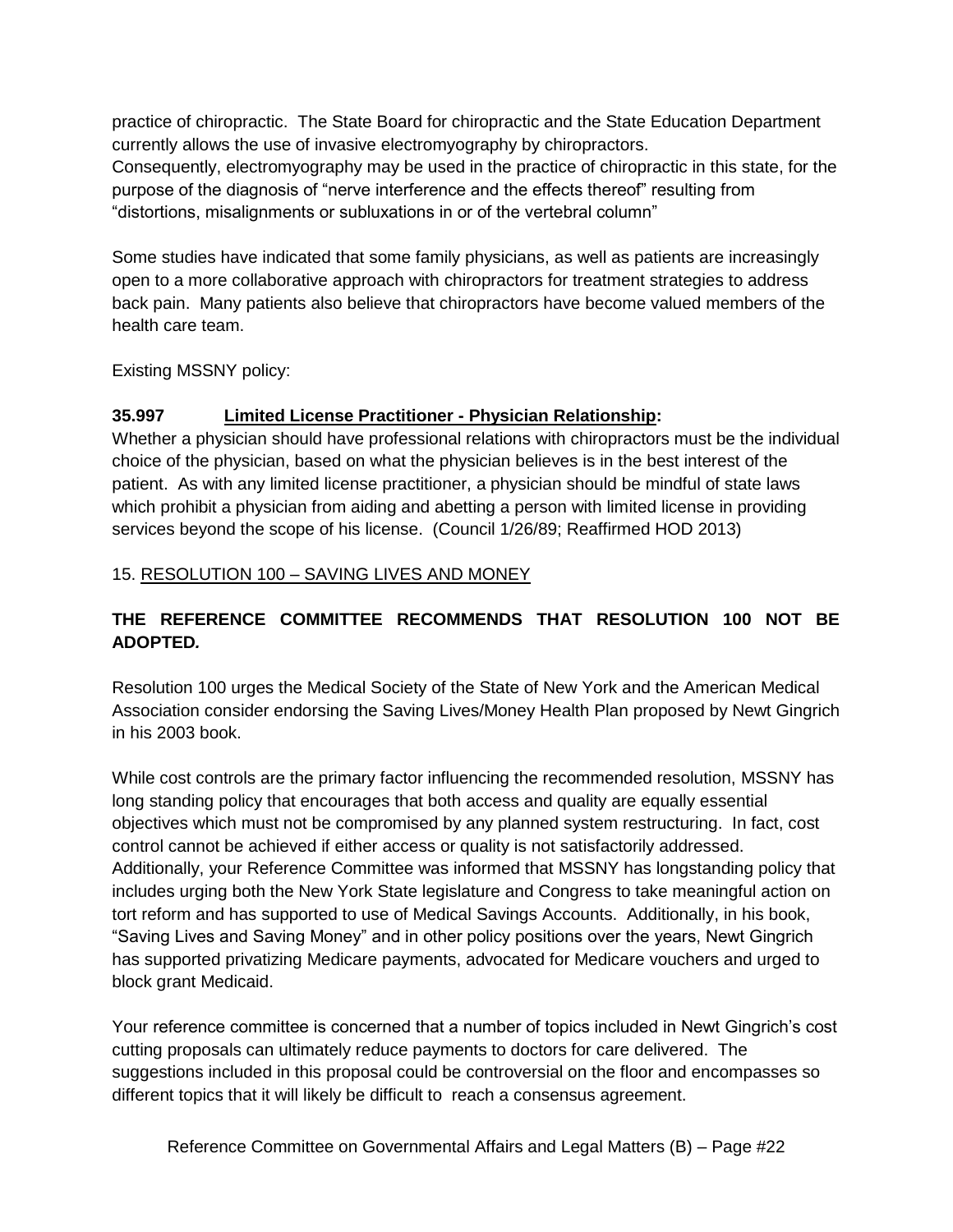Your reference committee was advised that MSSNY has also adopted policy in a number of areas on health insurance reform and that it is even more broad proposed in this resolution.

## **130.987 Health System Reform - MSSNY Principles:**

MSSNY is sensitive to the compelling circumstances generating the movement towards health care system reform in New York State and nationally. The Society is cognizant of the need to control health care costs while advocating the provision of health insurance coverage to the entire population of this state, including our 2.5 million citizens who are currently uninsured. While cost controls are the primary factor influencing the reform process, MSSNY believes that access and quality are equally essential objectives which must not be compromised by any planned system restructuring. In fact, cost control cannot be achieved if either access or quality is not satisfactorily addressed.

MSSNY believes that eventual stability of the state health care delivery system must be fundamentally predicated upon: (1) Universal access to high quality care for all New Yorkers; (2) Redirection of economies derived from renovation of a flawed system with its significant inefficiencies and frequent misallocation of resources to a more cost-effective service delivery structure; (3) Finance reform in conjunction with a price competitive market-based pluralistic system; (4) Meaningful physician input concerning relevant key aspects of any system reform.

Consequently, MSSNY believes that the following principles should be embodied in any reform of the state health care delivery system: (1) All New Yorkers regardless of health and income status should have access to high quality, affordable and basic health care; (2) Comprehensive health care reform should be achieved through a collective partnership encompassing the consumer, business, labor, health provider, health insurance and government sectors which would build on the positive elements of our current pluralistic health care system; (3) An independent health care access oversight authority comprised of pertinent private and public sector representatives should be established to monitor and assess the quality of care provided under the reform; (4) Health system reform should provide sufficient tax and financial incentives to create an environment of consumer cost consciousness which would compel vigorous price competition among health care insurers; (5) Competition among insurers should be predicated on required offering of the standard benefits program developed under the auspices of the proposed independent health care access oversight authority; (6) Individuals should have the right and responsibility to obtain, at minimum a standard benefits package, and finance a portion of cost of their care according to their means. State government and employer contributions should supplement the purchase of such insurance as appropriate, with tax incentives provided to employees and employers for the purchase of the lowest priced comparable coverage among insurers (as identified by the independent authority). Coverage beyond the standard package may be procured at additional cost, but without tax relief for the purchaser; (7) State financing, coupled with the necessary federal Medicaid/Medicare waivers, should be provided for the purchase of a standard benefits package by the indigent, elderly, uninsured and unemployed; (8) Health insurance system reform should be designed to: (a) Aid small business in the provision of health insurance to their employees; (b) Promote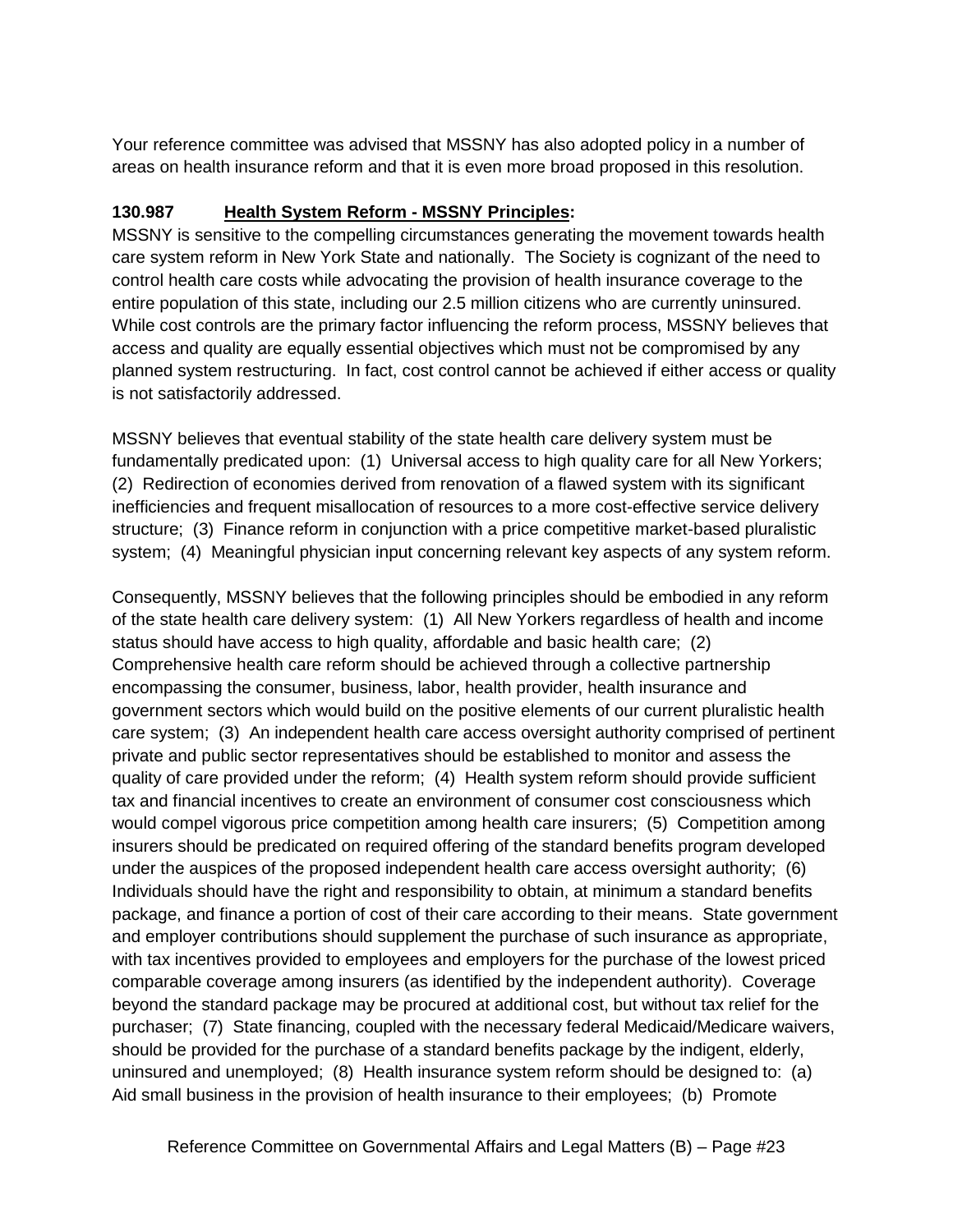community rating; (c) Eliminate preexisting condition exclusions; (d) Guarantee renewability and portability; (e) Control premium increases; (f) Guarantee consumer choice of insurer, inclusive of programs providing freedom of choice of physicians; (9) Medical liability tort reform, including limitations on non-economic damages, should be enacted in concert with health care system restructuring to mitigate the costly practice of defensive medicine, while continuing to protect the legitimate interests of the patient community; (10) Practice parameters should be developed by physicians experts as useful educational tools for assuring the delivery of quality care and providing an affirmative defense in legal actions premised upon physician negligence; (11) Electronic claims processing (unrelated to a single payor authority) in conjunction with the development of a uniform claim form should be achieved in an effort to mitigate the current high administrative costs of health insurance operations; (12) Reimbursements for a defined service should be the same regardless of the site of that service (office, home, hospital settings, etc.) thereby establishing ambulatory care payment parity; (13) The residents of New York State should assume greater responsibility for their health by the imposition of financial sanctions directed toward mitigating unhealthy behaviors, taking appropriate preventive measures, and making conscientious cost effective determinations concerning the utilization of health care services; (14) The system must be structured to induce all insurers to function in the most cost-effective manner possible so as to ensure the mitigation of administrative costs, and application of the maximum amount possible of the premium dollar to health care benefits; (15) All providers of health care should be committed to adhering to the highest standards in the provision of patient care and interaction with health insurers. (16) Organized medicine, as represented by MSSNY, should be authorized to represent physician interests in negotiating the establishment of fees with insurers and other payors. (17) MSSNY is committed to organize physicians into an integrated risk-sharing entity in order to offer an alternative to capitated plans and to permit private practicing physicians to compete effectively in the managed care/managed competition arena in both the public and private payor market. (Council 6/3/93; Reaffirmed HOD 01-256; Reaffirmed HOD 2011 and also Reaffirmed AMA Substitute Resolution 203, Health System Reform Legislation (below):

RESOLVED, That our American Medical Association is committed to working with Congress, the Administration, and other stakeholders to achieve enactment of health system reforms that include the following seven critical components of AMA policy:

- Health insurance coverage for all Americans;
- Insurance market reforms that expand choice of affordable coverage and eliminate denials for pre-existing conditions or due to arbitrary caps;
- Assurance that health care decisions will remain in the hands of patients and their physicians, not insurance companies or government officials;
- Investments and incentives for quality improvement and prevention and wellness initiatives;
- Repeal of the Medicare physician payment formula that triggers steep cuts and threaten seniors' access to care;
- Implementation of medical liability reforms to reduce the cost of defensive medicine; and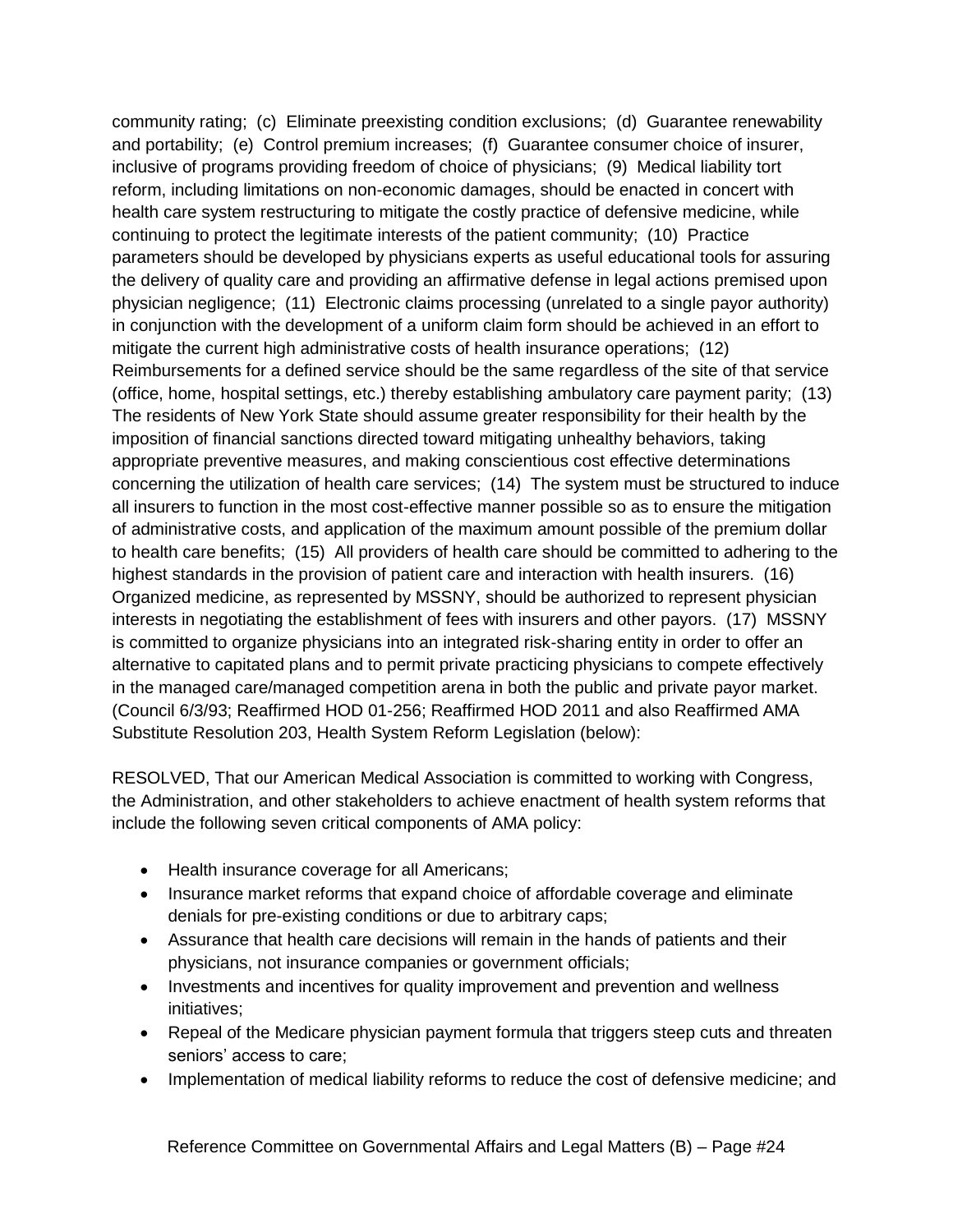Streamline and standardize insurance claims processing requirements to eliminate unnecessary costs and administrative burdens; and be it further

RESOLVED, That our American Medical Association advocate that elimination of denials due to pre-existing conditions is understood to include rescission of insurance coverage for reasons not related to fraudulent representation; and be it further

RESOLVED, That our American Medical Association House of Delegates supports AMA leadership in their unwavering and bold efforts to promote AMA policies for health system reform in the United States; and be it further

RESOLVED, That our American Medical Association support health system reform alternatives that are consistent with AMA policies concerning pluralism, freedom of choice, freedom of practice, and universal access for patients; and be it further

RESOLVED, That it is American Medical Association policy that insurance coverage options offered in a health insurance exchange be self-supporting, have uniform solvency requirements; not receive special advantages from government subsidies; include payment rates established through meaningful negotiations and contracts; not require provider participation; and not restrict enrollees' access to out-of-network physicians; and be it further

RESOLVED, That our AMA actively and publicly support the inclusion in health system reform legislation the right of patients and physicians to privately contract, without penalty to patient or physician; and be it further

RESOLVED, That our AMA actively and publicly oppose the Independent Medicare Commission (or other similar construct), which would take Medicare payment policy out of the hands of Congress and place it under the control of a group of unelected individuals; and be it further

RESOLVED, That our AMA actively and publicly oppose, in accordance with AMA policy, inclusion of the following provisions in health system reform legislation: 2

> Reduced payments to physicians for failing to report quality data when there is evidence that widespread operational problems still have not been corrected by the Centers for Medicare and Medicaid Services; Medicare payment rate cuts mandated by a commission that would create a double-jeopardy situation for physicians who are already subject to an expenditure target and potential payment reductions under the Medicare physician payment system;

 Medicare payments cuts for higher utilization with no operational mechanism to assure that the Centers for Medicare and Medicaid Services can report accurate information that is properly attributed and risk adjusted;

Redistributed Medicare payments among providers based on outcomes,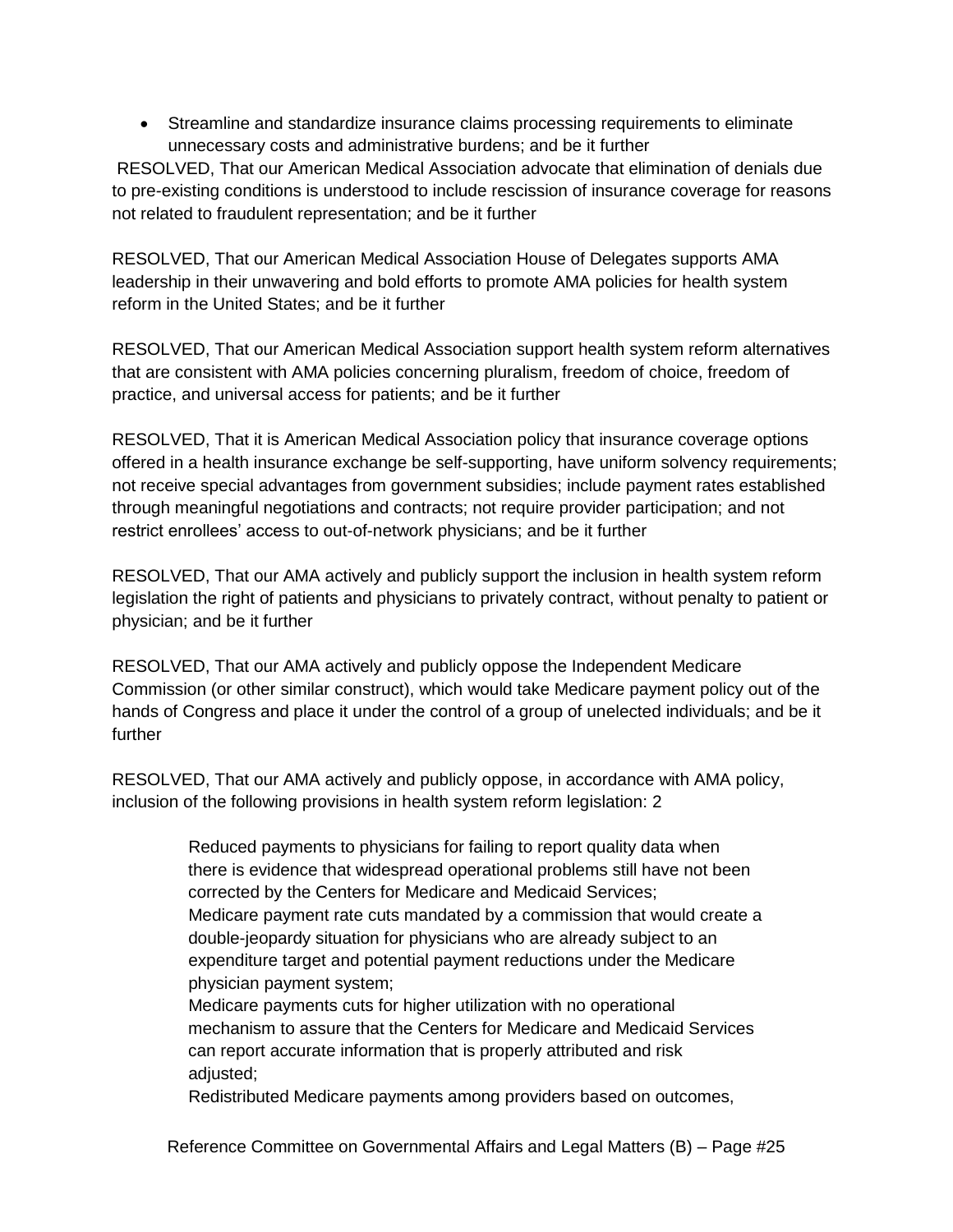quality, and risk-adjustment measurements that are not scientifically valid, verifiable and accurate; Medicare payment cuts for all physician services to partially offset bonuses from one specialty to another; and Arbitrary restrictions on physicians who refer Medicare patients to high quality facilities in which they have an ownership interest; and be it further

RESOLVED, That our American Medical Association continue to actively engage grassroots physicians and physicians in training in collaboration with the state medical and national specialty societies to contact their Members of Congress, and that the grassroots message communicate our AMA's position based on AMA policy; and be it further

RESOLVED, That our American Medical Association use the most effective media event or campaign to outline what physicians and patients need from health system reform; and be it further

RESOLVED, That national health system reform must include replacing the sustainable growth rate (SGR) with a Medicare physician payment system that automatically keeps pace with the cost of running a practice and is backed by a fair, stable funding formula, and that the AMA initiate a "call to action" with the Federation to advance this goal; and be it further

RESOLVED, That creation of a new single payer, government-run health care system is not in the best interest of the country and must not be part of national health system reform; and be it further

RESOLVED, That effective medical liability reform that will significantly lower health care costs by reducing defensive medicine and eliminating unnecessary litigation from the system should be part of any national health system reform; and be it further

RESOLVED, That our American Medical Association reaffirm AMA policy H-460.909 Comparative Effectiveness Research.

(Note: Also Filed for Information is the Final Report of MSSNY's Subcommittee on Health System Reform, chaired by Dr. Robert Scher, which was adopted by the MSSNY House of Delegates.)

### **130.988 Medical Savings Accounts:**

MSSNY vigorously supports the introductions of Medical Savings Accounts (MSAs) in New York State and will support legislation such as that embodied in State Assembly Bill 6249A and its companion Senate Bill 69A calling for the establishment of tax-favored Supplemental Insurance Accounts (which essentially embody the MSA concept), subject to subcommittee interaction with State legislators for an opportunity to: (a) provide additional MSSNY input and possible suggested modifications to the aforementioned Assembly/State bills; (b) exchange views with hopeful enlistment of legislative support.